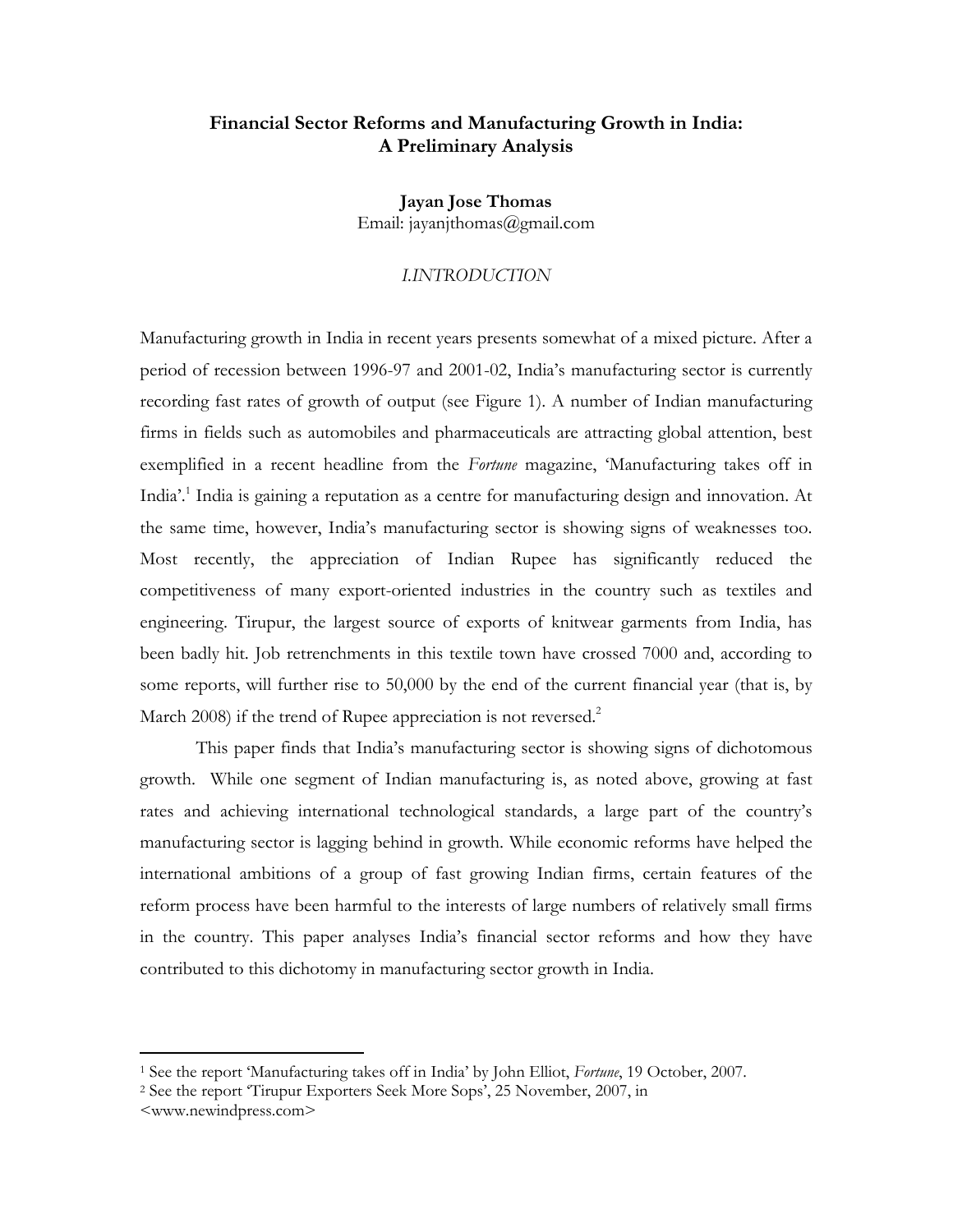### *II. RECENT TRENDS IN MANUFACTURING GROWTH*

Scholarly analyses of industrial and especially manufacturing growth in post-independence India have identified three important growth phases. The early years of Indian planning, from 1950 to the mid-1960s, constitutes the first growth phase. Indian industry grew at respectable rates during this period. In the second growth phase between the mid-1960s and the late 1970s, Indian industry experienced a long period of stagnation. The third phase began with India's industrial sector staging a revival of growth in the 1980s (see Table 1).

India's industrial policy framework began to be liberalized from the late 1970s, and this process accelerated with the major economic reforms initiated in the year 1991. The measures to liberalize India's industrial policy framework from the late 1970s included deregulation and delicensing in certain industries, according a greater role to the private sector, and a gradual shift from direct physical controls to indirect controls (see Raj, 1984; Chandrasekhar, 1988; Ahluwalia, 1991, p.5). Wide ranging measures for economic liberalization were initiated in India after 1991-92. According to Ahluwalia (1995, p.14), the changes that the reforms after 1991 brought in were "fundamental" in nature compared to the "marginal" changes only in the previous decade. Import licensing was done away with for most goods except consumer goods; import-weighted tariff declined to 27 per cent from the pre-1991 level of 87 per cent; and exchange rates were devalued by 20 per cent (Ahluwalia and Little, 1998, pp. 4-5). Many have argued that industrial deregulation and liberalization have opened up greater opportunities for growth.

In India, registered factories comprise all factories that employ more than ten workers and operate with the aid of electric power as well factories that employ more than twenty workers without the aid of electric power. All registered factories constitute the factory sector. Manufacturing activities of registered factories are classified under registered manufacturing. All other manufacturing activities are classified under unregistered manufacturing. Annual Survey of Industries (ASI) published by the Central Statistical Organization (CSO) is the major source of statistics on registered factories.

Industrialization in India has not been successful as regards generation of employment. Many scholars have written on the failure of Indian industry to provide employment to the large labour reserves in the country (Bhagwati and Chakravarty, 1969; Patnaik, 1994). Even in 2000-01, the total number of workers employed in India's factory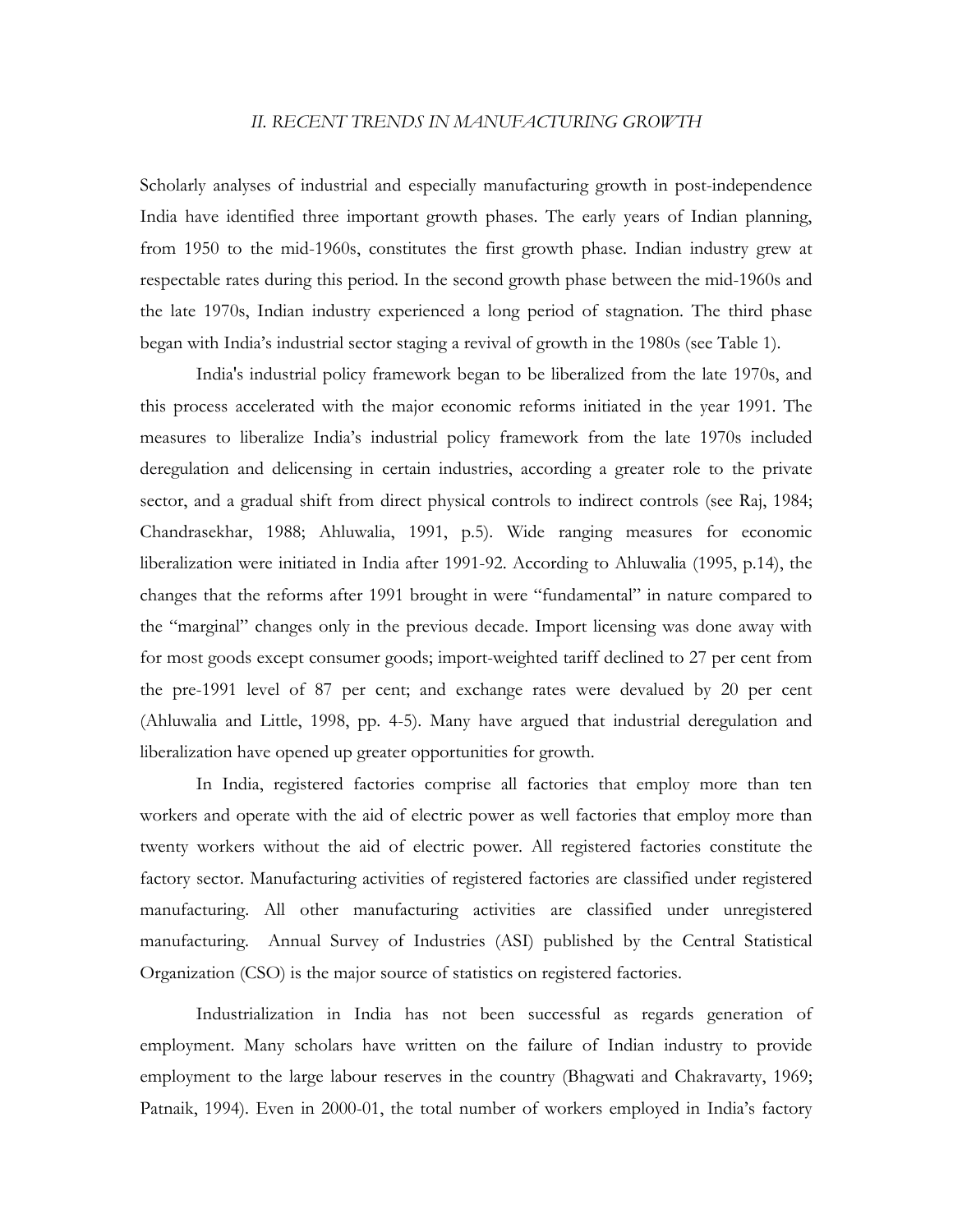sector (consisting of 131,268 registered factories) was only 8 million. Factory sector employment was just 1.98 per cent of India's total working population of 402 million in 2001. Factory sector also accounted for only 15.6 per cent of the 51 million employed in the manufacturing sector (see Table 2). The rest of the manufacturing employees worked in the unregistered manufacturing sector. Studies have shown that the bulk of unregistered manufacturing in India employ traditional technologies. Also, workers in the unregistered manufacturing sector survive largely under exploitative and poor working conditions.

As discussed earlier, India's manufacturing sector output has grown at relatively fast rates from the 1980s. However, on a closer analysis, we find many signs of weaknesses in India's post-1980 manufacturing growth experience. First, annual rate of growth of manufacturing incomes in India is seen to have declined in the period between 1991-91 and 2004-05 compared to the period between 1980-81 and 1990-91 (see Table 1). If we consider manufacturing sector growth in the whole period after 1991-92, a clearer picture emerges (see Figure 1). Growth over the previous year of manufacturing sector in India was negative in 1991-92 and only 4.1 per cent in 1992-93. Year-on-year growth of manufacturing sector rose to very high levels in the next three years, peaking at 14.9 per cent in 1995-96. These were also the initial years of liberalization in India. However, India's manufacturing sector entered a period of relative stagnation in growth in the period between 1996-97 and 2001-02. Growth of manufacturing sector appears to have climbed to higher levels again after 2002- 03 (see Figure 2).

Secondly, the post-1980 period has had a poor record in employment generation. The 1980s is often called the decade of "jobless growth" in Indian manufacturing. The revival in growth of output witnessed in this period was not accompanied by adequate generation of employment. Only 484,000 jobs were generated in India's registered factory sector between 1979-80 and 1990-91 (Thomas, 2002). Several explanations have been offered. It is argued that labour retrenching was difficult after the introduction of job security regulations in the late 1970s, and this forced employers to adopt capital-intensive production techniques (Fallon and Lucas, 1993 cited in Goldar, 2000). According to another view, capital-intensive techniques were adopted because of the increase in real wages in the 1980s (Ahluwalia, 1991; Ghose, 1994). According to Nagaraj (1994), the "overhang" of employment that existed in the 1970s was intensively used in the 1980s, thus generating only a few additional employment opportunities in the later decade.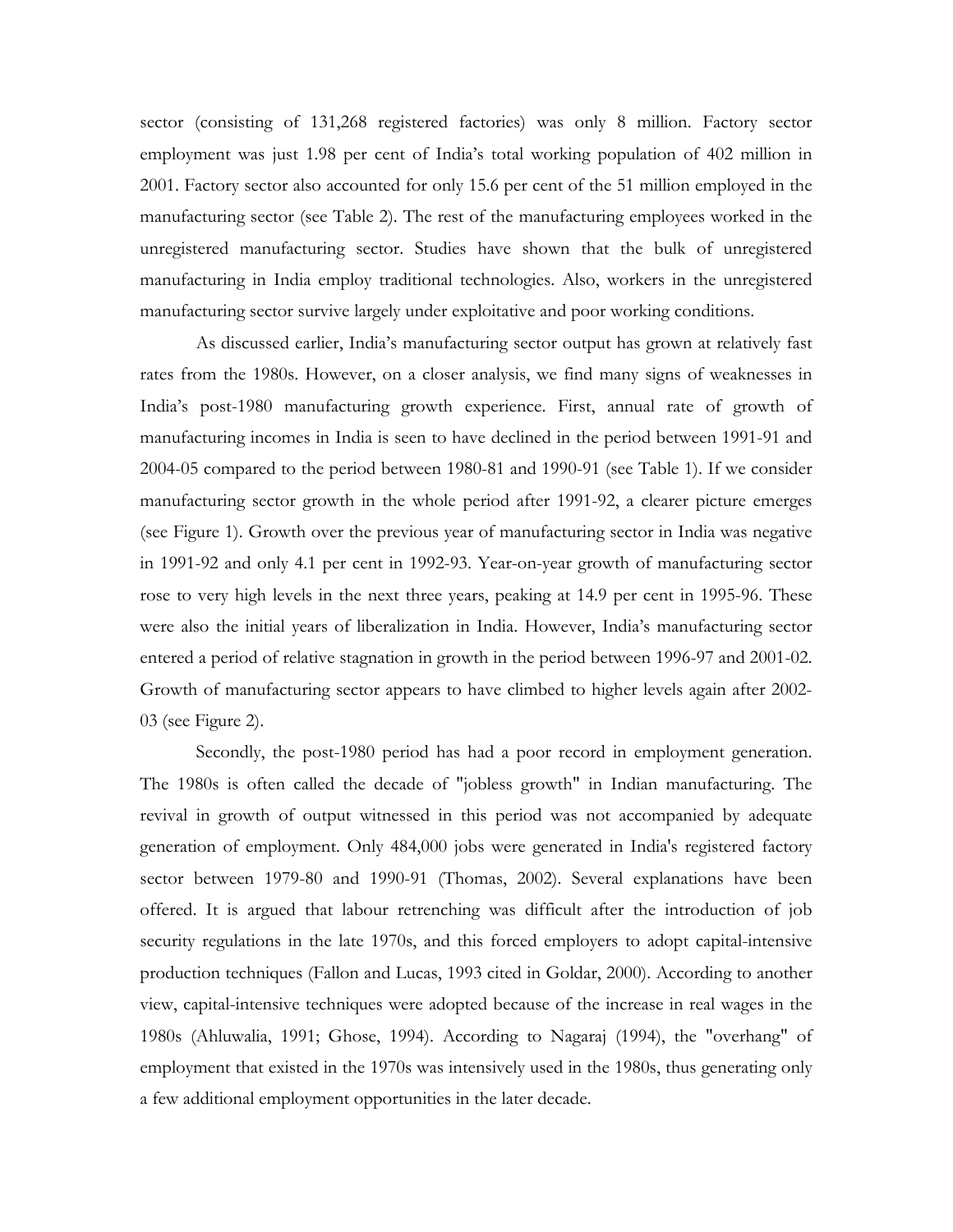Compared to the 1980s, manufacturing growth in the 1990s was more employment generating. 1763,000 new jobs were created in India's registered manufacturing between 1991-92 and 1997-98 compared to 484,000 jobs only in the earlier decade (Thomas, 2002). Goldar (2000) attributes two major reasons for this positive change: slowdown in growth of real wages and faster growth of small and medium-sized factories, which are more labour intensive than large sized factories. Nagaraj (2000) contested the views of Goldar, and argued that faster employment generation in the 1990s was due to the investment boom in that decade. At the same time, Nagaraj (2001) pointed out that faster employment generation in the 1990s was only in registered manufacturing, whereas the unregistered sector witnessed negative employment growth between the mid-1980s and mid-1990s. This is an important finding because almost  $3/4<sup>th</sup>$  of India's manufacturing employment is in the unregistered sector.

There is clear evidence of a decline in manufacturing employment in India in recent years (see Table 3 and Figures 2 and 3). Factory sector employment in India was 10.1 million in 1997-98 but it declined to 7.9 million in 2003-04. Correspondingly, employment in India's organized sector (of which factory sector is a component) declined from 28.2 million in 1997-98 to 26.5 million in 2003-04 (Table 3). Figure 2 summarises India's experience with respect to generation of factory employment between 1981-82 and 2003-04. Growth of employment in India's factory sector was stagnant in the 1980s, showed some improvement in the 1990s, but declined again after 1997-98 (see Figures 2 and 3).

Thirdly, there has also been a slowdown in the growth of the number of factories in India's factory sector in the post-1980 compared to the decades before that. The generation of new firms within the factory sector has been especially slow since the mid-1990s (see Figure 4).

At the same time, there are signs of growing capital and skill intensity within the factory sector in India, and this is the fourth major aspect of the post-1980 manufacturing growth experience. As Figure 5 shows, fixed capital per employee and fixed capital per factory show a constantly upward trend. The rise in capital intensity has been more rapid after the 1980s (see Figure 5).

A decline in the number of workers per factory and a simultaneous increase in the number of supervisors per factory is a good indicator of the growth of capital and skill intensity in India's factory sector (see Figure 6). Number of workers per factory in India's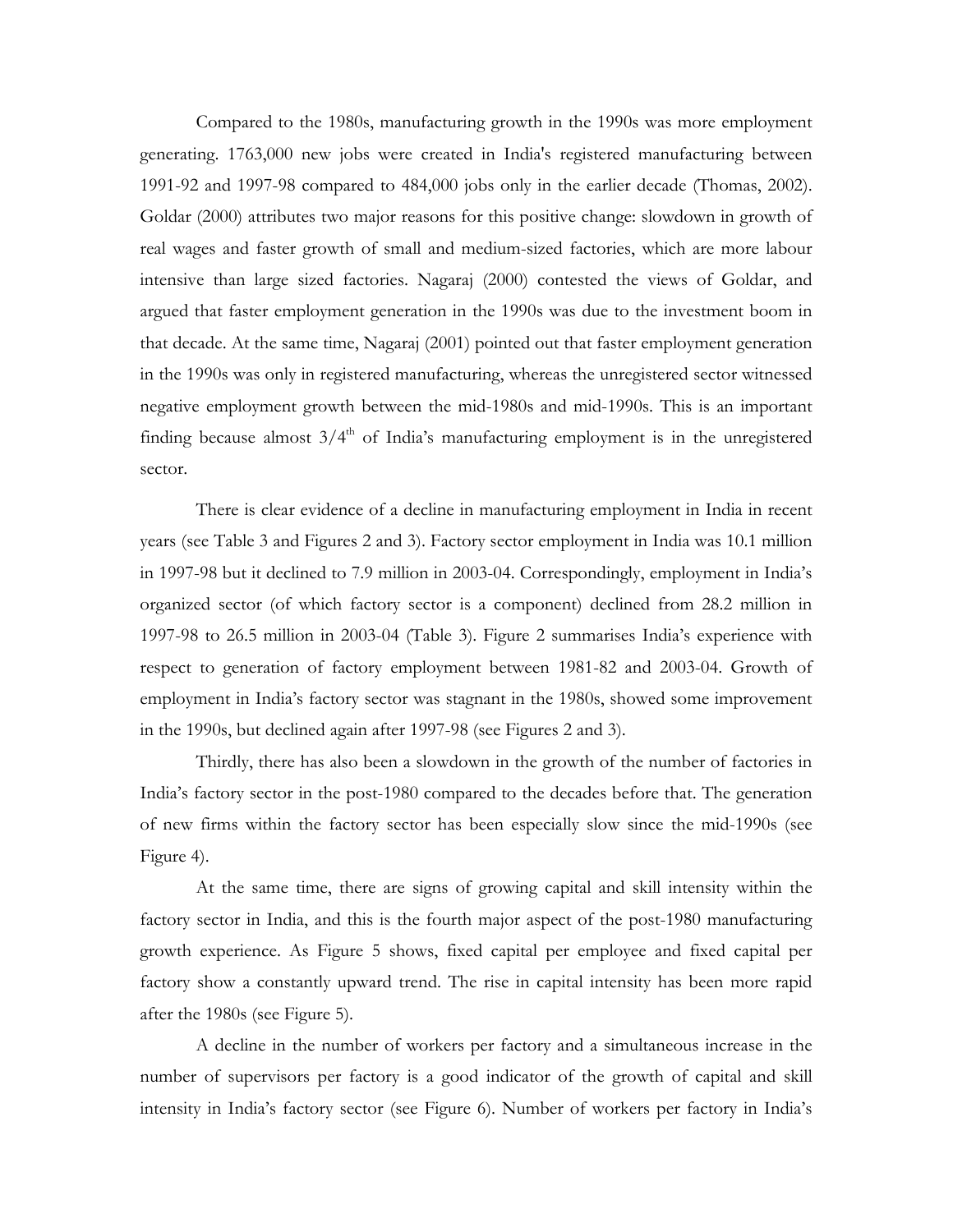factory sector declined from 80 in the late 1950s to 70 in the late 1960s. Between 1985-86 and 1997-98, number of workers per factory ranged between 58 and 56, after which this number fell sharply to 47 in 2003-04 (see Figure 6). Between 1985-86 and 1995-96, number of supervisors per factory increased from 16 to 18; this number subsequently declined to 13 by 2003-04 (see Figure 6).

There has been a growing divergence between the real earnings of workers and supervisors in India's factory sector. Average wages of workers have been rather stagnant from the 1980s, whereas average salaries of supervisors have grown much faster (see Figure 7).

Therefore, an analysis of data from the factory sector indicates that generation of employment and growth of new firms have been stagnant from the 1980s. At the same time, output growth has been fast from the 1980s except for a period of slow growth between 1996-97 and 2001-02. There has also been increasing capital and skill intensity in India's factory sector. The dichotomous nature of India's manufacturing sector can be understood fully only through a thorough analysis of the unregistered sector. We have not attempted this in the present paper. Yet, a plot of incomes from registered and unregistered sectors over the period from 1950-51 to 2002-03 clearly indicate a growing divergence in growth of incomes from the registered and unregistered sectors. The unregistered sector consisting small-scale enterprises are lagging behind in growth especially after the 1980s (see Figure 8).

The rest of this paper attempts to understand how financial sector reforms in India, which gained momentum from the 1990s, contributed to the dichotomous nature of growth in India's manufacturing sector, discussed above.

### *III. KEY ASPECTS OF INDIA'S FINANCIAL SECTOR REFORMS*

India initiated important measures for financial sector reforms from the 1990s, and these reforms have major implications for industrial growth in the country.<sup>3</sup> The major aim of the reform process was to improve allocative efficiency in financial markets and, at the same time, ensure macroeconomic stability in the economy (RBI, 1993; Rangarajan, 1997 cited in RBI, 2003). Deregulation of interest rates was considered important for enhancing allocative

 $\overline{a}$ 

<sup>3</sup> See also Joshi and Little (1996), ch.4 on India's financial sector reforms.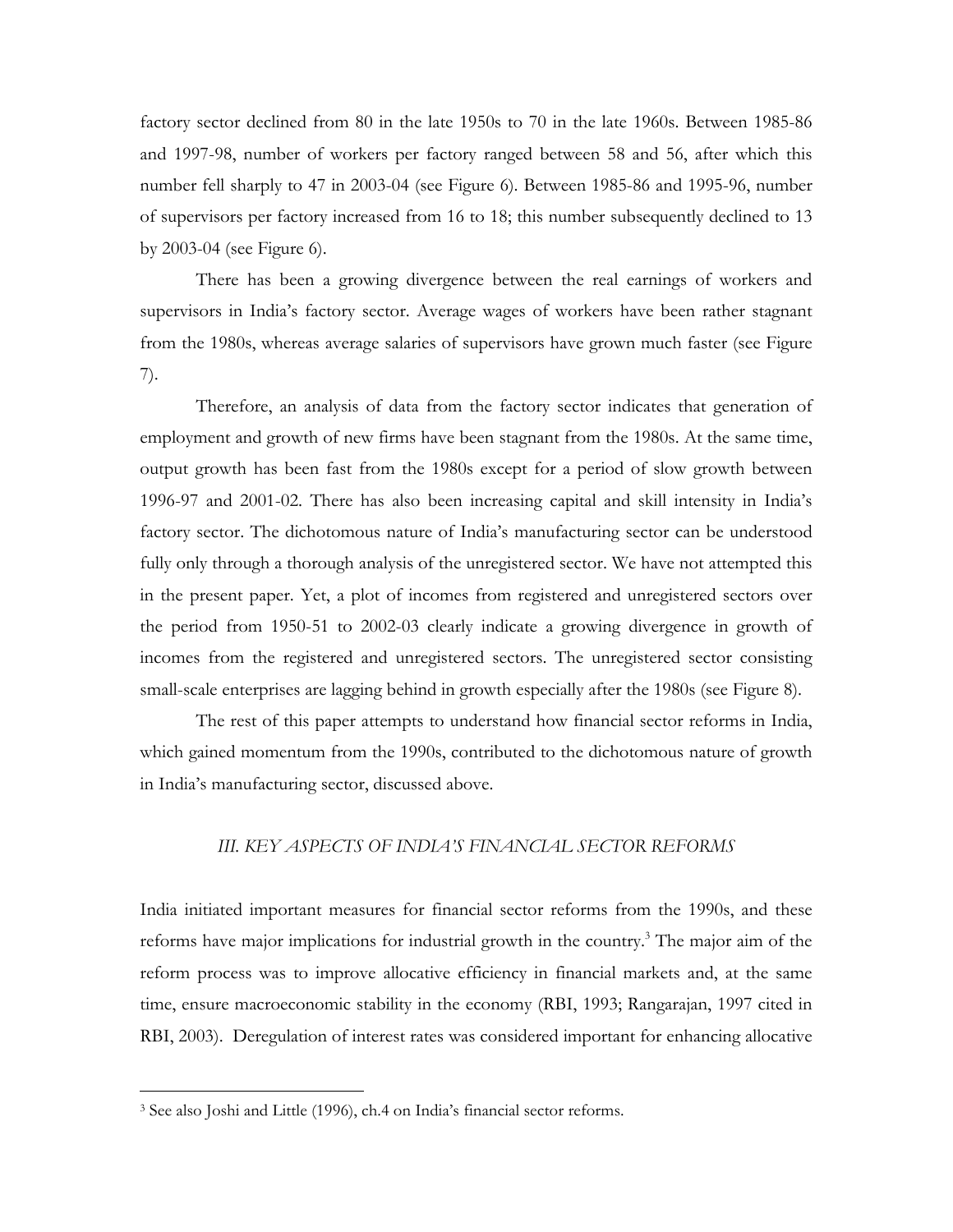efficiency in financial markets and for developing interest rate as an instrument for monetary transmission (RBI, 2003).

The notable aspects of the Indian reforms were the following. First, they included major steps for liberalization of the country's financial system. The mechanism for interest rate controls in India has been dismantled; the dismantling of administered interest rates occurred in stages (RBI, 2003, V7-8). For issuing large loans, banks in India had to obtain prior approval from the Reserve Bank of India; with the reforms, this constraint has been removed. The limits on the levels of Cash Reserve Ratio (CRR) and Statutory Liquidity Ratio (SLR) to be maintained by Indian banks have been relaxed.<sup>4</sup> Secondly, the reforms have resulted in a considerably reduced role for the state in allocation of credit; the reforms in credit regulation involved a shift in focus from micro-regulation to macro-management of credit (RBI, 2003). In the pre-reform period, targets were assigned to the banking system in India with respect to lending to priority sectors such as agriculture and small-scale industries. These targets have been relaxed as part of the reform process.<sup>5</sup>

On the monetary-fiscal coordination, several reform measures were introduced. In June 1992, an auction system was introduced for the Central Bank's market borrowings, thus ensuring that a larger proportion of fiscal deficit will be financed by borrowings at marketrelated interest rates. Subsequently, RBI reduced SLR to 25.0 per cent by October 1997. In September 1994, the Government and the RBI agreed to eliminate the automatic monetisation of the Centre's fiscal deficit; by April 1997, *ad hocs* would be replaced by a system of ways and means advances to the Central Government at market-related rates (RBI, 2003). RBI (2003) noted that ways and means advances allowed the Central Bank to impose some degree of market discipline on the Centre's fiscal activism. Thirdly, new measures where introduced that allowed the Reserve Bank to contain volatility in the market and facilitate the smooth progression of market borrowings (RBI, 2003, V-7).

Thirdly, important reforms have been initiated with a view to encourage competition and ensure greater transparency in the operations and accounting practices of the financial sector. The private sector including foreign institutional investors (FIIs) have been allowed entry into the Indian financial sector. The Insurance Bill approved by the Indian Parliament in 2000 permitted foreign insurance companies to operate in the Indian market. Investment

 $\overline{a}$ 

<sup>4</sup> See Ahluwalia (2002) and Chandrasekhar and Ghosh (2004).

<sup>5</sup> See Chandrasekhar and Ghosh (2004).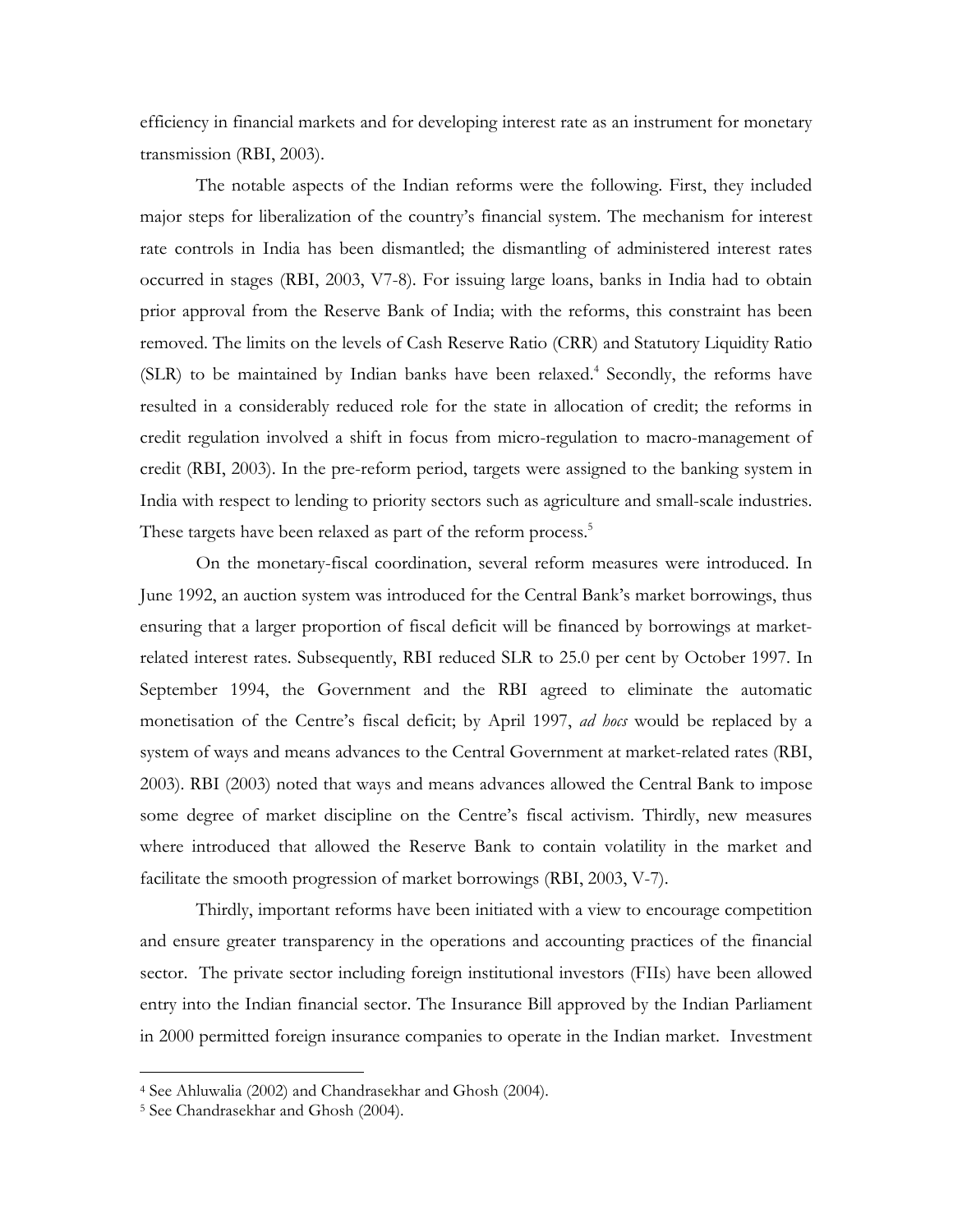norms were liberalised in the 1990s following which nationalised banks in India have been offered greater freedom to participate in the financial market, including in the sale of equity to the private sector. Banks were eligible to invest in commercial paper, units of mutual funds and the secondary equity market. By October 1993, they were allowed to invest five per cent of their previous year's deposit mobilisation in capital markets. The sub-ceiling in regard to corporate equity was withdrawn in May 1994. By May 2001, the limits on bank's exposure to stock markets was set at five per cent of the total advances (including CPs) as on March 31 of the previous year (RBI, 2003).

Foreign banks have been given permission to access India's domestic market. At the same time, the government specified new norms on capital adequacy and 'bad debts' in the banking sector. The government set up the Securities and Exchange Board of India (SEBI) in 1992 as a regulatory board on stock market transactions in India. However, over the reform years, there has been a progressive relaxation of the regulations set by SEBI (Chandrasekhar and Ghosh, 2004, pp.99-100; Ahluwalia, 2002).

Lastly, the government initiated policies to raise the degree of financial openness in India. The rules for taking money in and out of the country have been relaxed. Non-resident Indians (NRIs) have been offered liberal conditions for making investments in the country. Foreign institutional investors (FIIs) have been allowed to invest in India's stock markets (Chandrasekhar and Ghosh, 2004, pp.99-101).

## *IV. CREDIT POLICY REFORMS AND THEIR IMPACT ON INDUSTRIAL GROWTH*

How has the monetary policy fared with respect to increasing credit availability in the Indian economy, particularly for the industrial sector? After all, the key objective of the monetaryfiscal reform package in India was to restrict the flow of bank's funds to the Government by *fiat* and thereby free a larger volume of resources for credit creation. Over the years after 1993-94, the gap between deposit rates and lending rates has also come down in India. However, the Indian experience, so far, with respect to increasing credit creation in the economy has not been very encouraging.

First, RBI (2003) points out that the "simultaneity of the processes of money and credit creation" was weakened in India during the 1990s. As the share of foreign assets of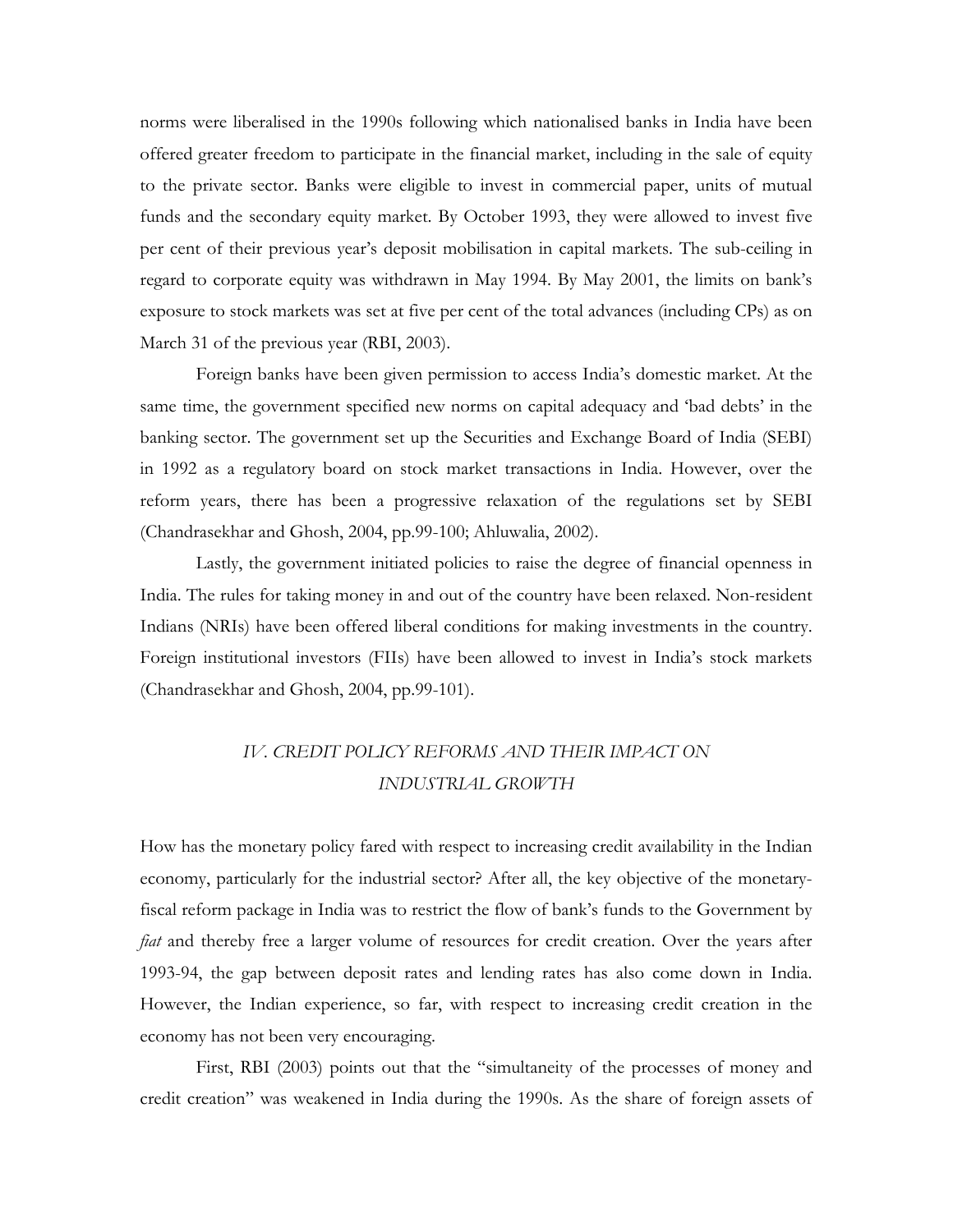the banking sector in M3 rose, the share of domestic credit in M3 correspondingly declined: from 115.7 per cent in 1989-90 to 89.6 per cent in 2001-02 (RBI, 2003, p. V-14). More importantly, even after the monetary-fiscal reforms, net bank credit to the Government as a proportion of total domestic credit did not decline in the 1990s compared to the 1980s and 1970s. Although the net Reserve Bank support to the Government declined, investments by the banking system in government securities showed an upward trend. Therefore, even as SLR was brought down to 25 per cent, scheduled commercial banks' investments in government securities increased from 25.3 per cent of deposits as in March 1990 to 37.3 per cent of deposits in March 2002 – that is, almost 12 percentage points above the statutory requirements (RBI, 2003, p. V-14). At the same time, credit disbursed by scheduled commercial banks showed a deceleration in growth during the years between 1996-97 and 2001-02 (growing at 15.1 per cent compared to 19.5 per cent during the years between 1992- 93 to 1995-96) (RBI, 2006, p.130).

Several factors originating from demand and supply side have been attributed to the slowdown in bank credit in the second half of the 1990s. On the supply side, banks have been highly risk averse in regard to expanding their loan portfolio. The introduction of prudential norms in the mid-1990s, which revealed relatively high level of non-performing assets (NPAs) with banks, and the revised requirements of capital adequacy ratio (8.7 per cent at end-March 1996) were factors that limited bank's ability to lend (RBI, 2006, p.130). Given the constraints they faced, banks found that government securities, which offer riskadjusted returns, are an attractive option for investments. Consequently, banks' investments in government securities continued to rise even after the withdrawal of SLR requirements.

At the same time, there were many demand-side factors too that constrained credit expansion of banks. During the latter part of the 1990s, India's corporate sector was facing intense competitive pressures and, as a consequence, focussed its energies on restructuring rather than expansion of existing capacities. As part of their restructuring plans, Indian firms began to meet their financing needs increasingly through retained earnings and less through borrowings. Improvements in corporate profitability during this period also aided this trend. Debt-equity ratio of the corporate sector declined from an average of 85.5 per cent during the period from 1990-91 to 1994-95 to 65.2 per cent during the period from 1995-96 to 1999-2000 (RBI, 2006, p.130). Another reason for the slow growth of credit demand was the rise in real interest rates. Despite the reduction in CRR, bank rate and reverse repo rate --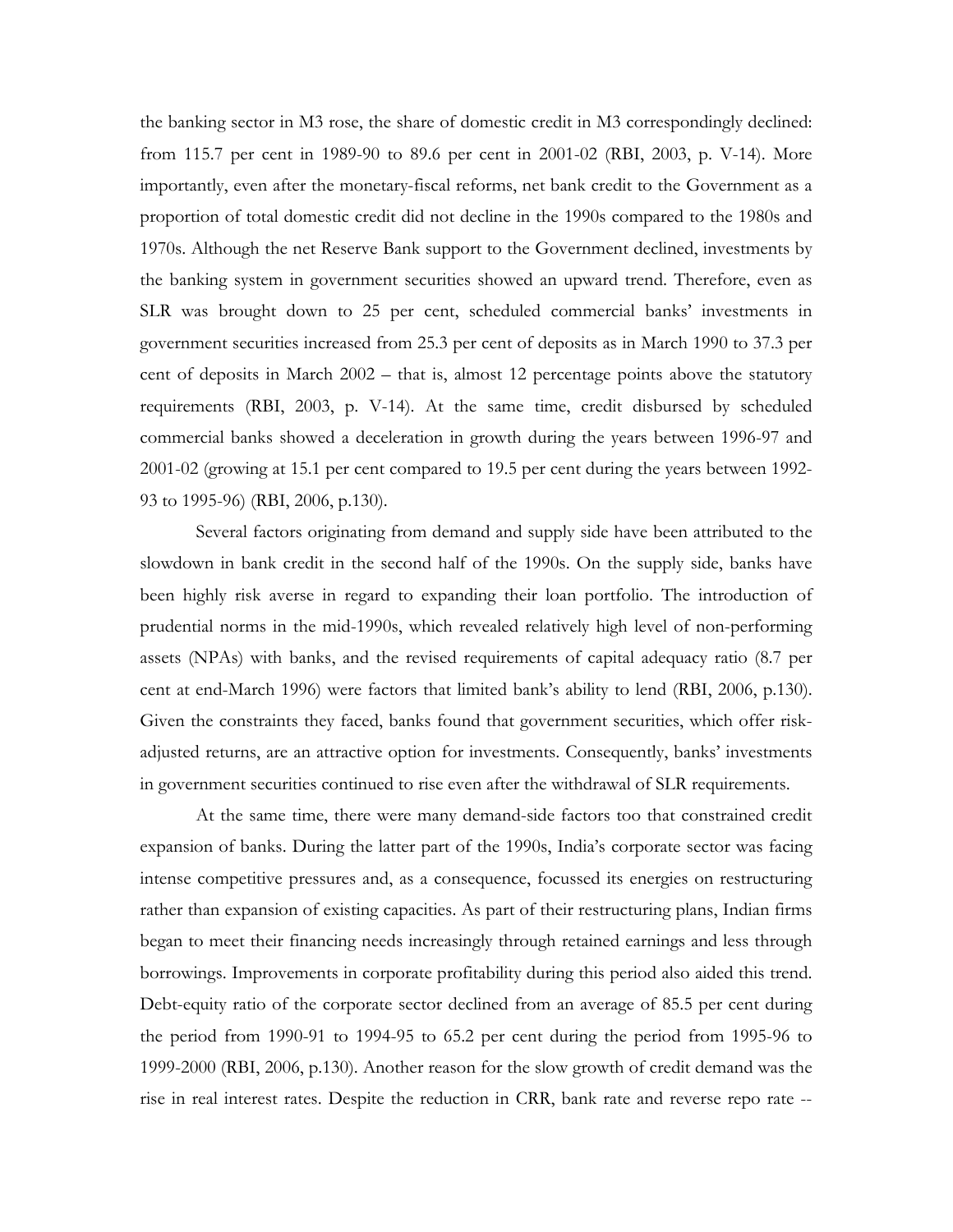measures that were part of an accommodative monetary policy pursued by RBI -- nominal interest rates in India refused to climb down. This along with the falling inflation rate resulted in rising real interest rates. Industrial slowdown during the period from 1996-97 to 2001-02 was another reason for the reduced demand for bank credit during this period (RBI, 2006, p.130).

India's corporate firms now have improved access to the domestic and international capital markets, and this is yet another factor behind the slow growth of demand for bank credit. Indian companies have raised large capital through the issue of commercial paper, external commercial borrowings (ECBs), global depository receipts (GDRs) and American depository receipts (ADRs) (see Table 4).

 As Table 5 shows, credit channelled to the industrial sector was at a slower pace during the 1990s and through the period 2000-01 to 2004-05 compared to the 1980s. As a proportion of total outstanding credit, credit extended to the industrial sector fell down considerably, from 48.7 per cent as in March 1990 to 38.8 per cent in March 2005. There was a similar decline in agriculture's share in total outstanding credit (see Table 6). It is important to note that while the shares of agriculture and industrial sectors in total bank credit in India declined between 1990 and 2005, the corresponding share of personal loans and professional services showed an increase, from 9.4 per cent to 27 per cent. Especially noteworthy is the fast growth of housing loans during this period, whose share in total credit rose from 2.4 per cent in March 1990 to 11 per cent in March 2005 (see Table 6).

There was a significant drop in credit channelled to the priority sectors. As a proportion of non-food gross bank credit, priority sector advances declined from 40.1 per cent in March 1990 to 36.3 per cent in March 2006 (see Table 7). Within the priority sector advances, the share of agriculture fell from 40.9 per cent in March 1990 to 33.8 per cent in March 2006 (RBI, 2006, p.134). Going by various indicators, it is clear that credit flow to the small scale industry (SSI) sector has clearly decelerated in recent years. Average annual growth of advances to the SSI sector slowed down from 13.6 per cent during the 1990s to 9.5 per cent during 2001-06. The share of the SSI sector in total priority sector advances fell from 44 per cent in March 1998 to 18 per cent in March 2006. The proportion of SSI credit in net bank credit (NBC) was 15.7 per cent in March 1990 but declined to 8.6 per cent in March 2004 (RBI, 2006, p.139).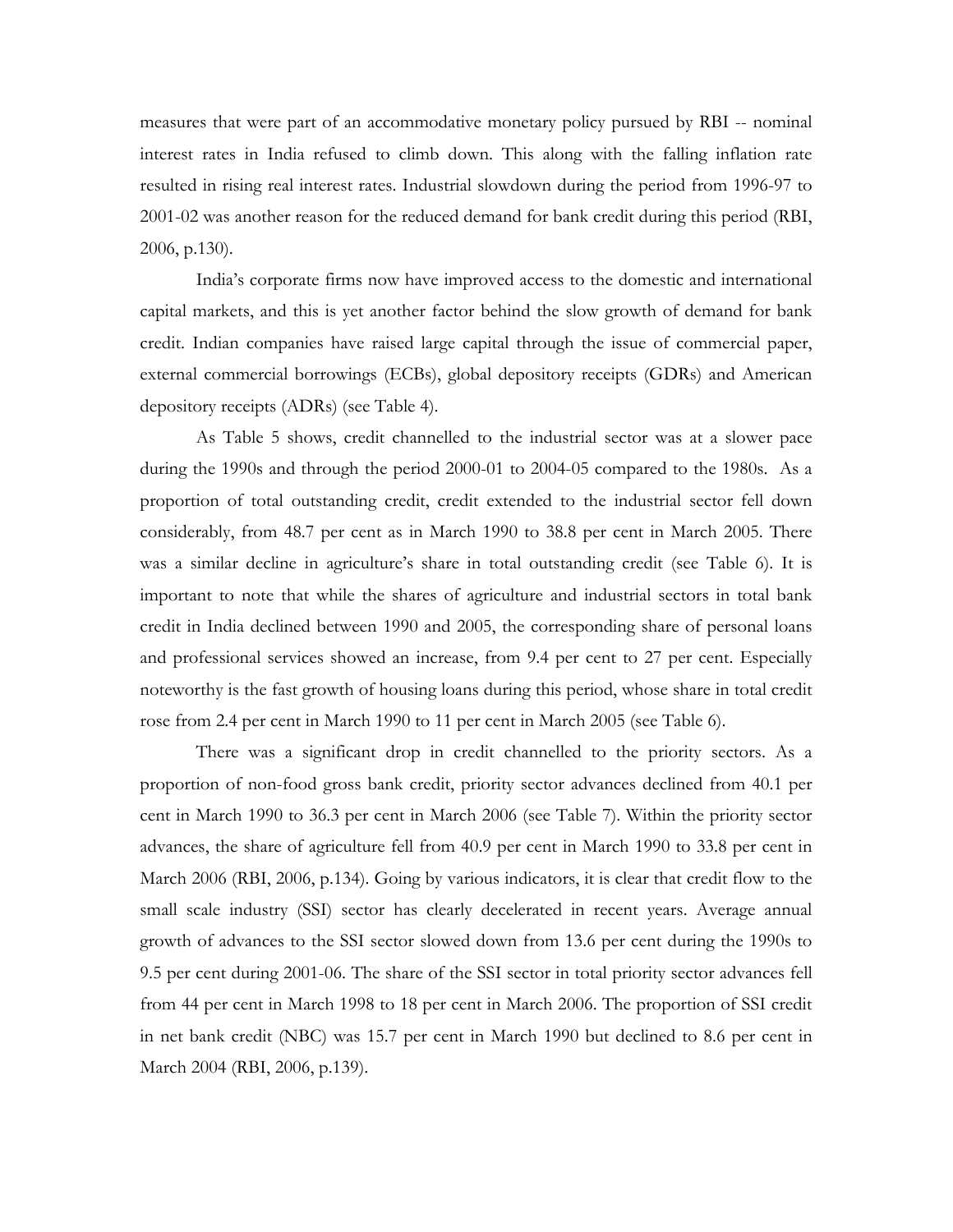# *V. SAVINGS, CREDIT, AND INDUSTRIAL GROWTH: A SHORT REVIEW OF POLICIES FROM THE LATE 1960s*

The failure of recent credit policy reforms to channel resources to the industrial sector must be seen against the experience in this regard during an earlier era. In India, the period from the late 1960s was one of enhanced state intervention in economic development. An important feature of state intervention during this period was measures to increase India's savings rate. Although India's planners had identified low rate of savings as one of the fundamental obstacles to the country's development, very little progress was achieved with respect to accelerating savings rate until the late 1960s. According to Pradhan *et al*. (2003), the strategies adopted in Indian planning to raise savings rate involved restraining the expansion of consumer goods while allowing investments in basic and capital goods to build up. This strategy did not yield much positive results because of the low level of financial deepening and the low propensity to save in India's agrarian economy (Pradhan *et al*., 2003).

Policy measures from the late 1960s beginning with the bank nationalization in 1969 helped to create an organized financial architecture in India. Green revolution and other strategies for agricultural revival contributed to an increase in agricultural output and propensity to save in the agricultural sector. Rapid spread of bank branches was another factor that aided the mobilization of bank deposits. Population per bank office was 65,000 in 1969 which fell to 15,000 in 1984 (Sen, 2007). Athukorala and Sen (2002) estimated that a 1 per cent increase in bank density was associated with a 0.03 per cent increase in the private saving rate. Deposits as a percentage of national income increased from 15.2 per cent in 1969 to 37.9 per cent in 1984 (Sen, 2007).Another factor that helped the mobilization of bank deposits was the positive real interest rates that the RBI maintained during this period (Pradhan *et al*., 2003).

Sen (2007) showed that the acceleration in India's economic growth took place in the late 1970s. Financial deepening played an important role in triggering private equipment investment from the mid-1970s and, according to Sen (2007), this private equipment investment was the chief stimulant for overall economic growth acceleration in the country. Further, commercial banks whose deposit base increased after the 1970s started investing in bonds and debentures of term lending institutions and state owned insurance mutual funds. These investments were eventually channelled into the private corporate sector through term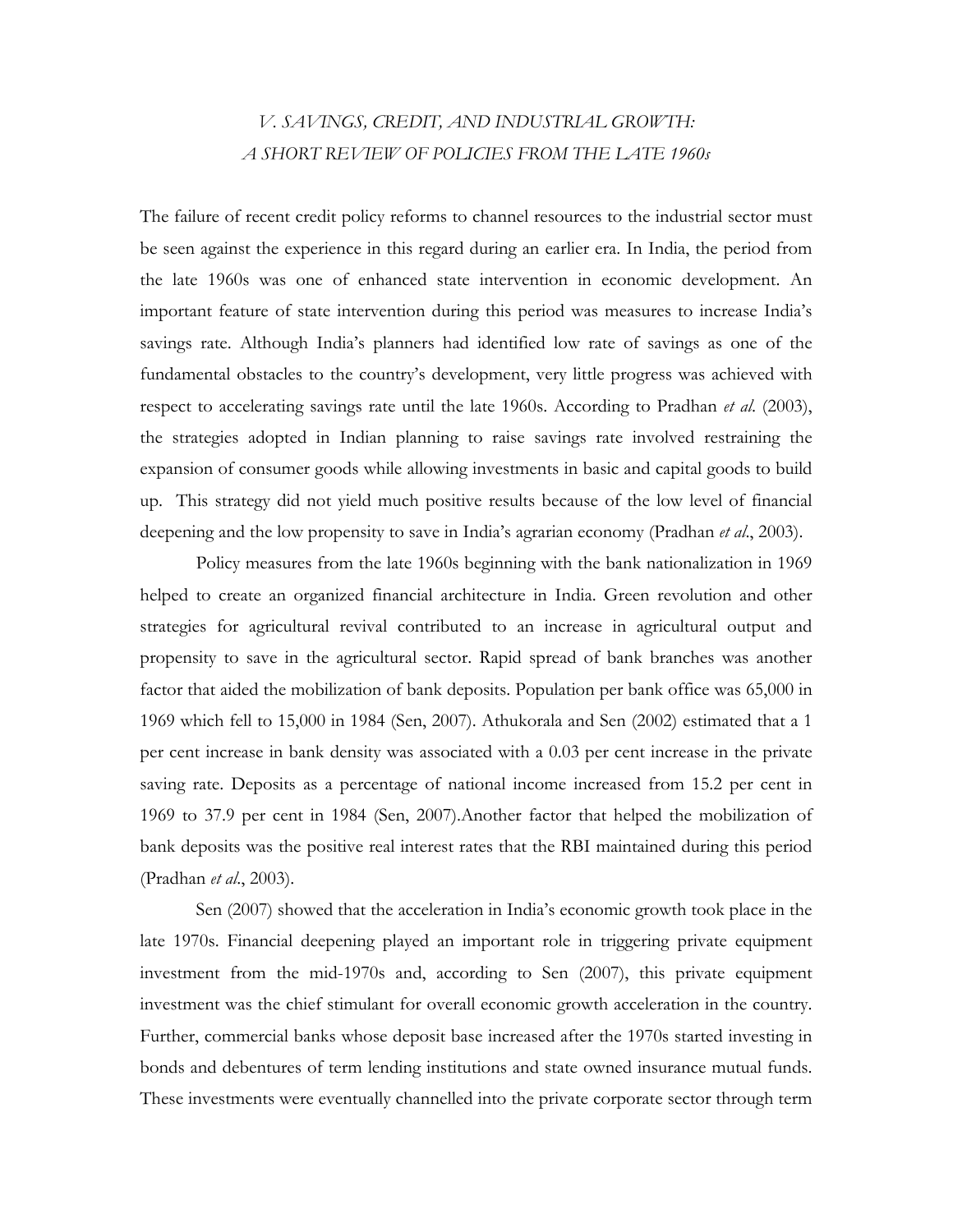lending institutions and corporate firms. A part of the increase in savings financed public investment too, which showed a marked increase from the mid-1970s. There was considerable acceleration of public investments in infrastructure, especially petroleum, electricity and railways, and this was a factor behind the revival of industrial growth in the country from the 1980s (Ahluwalia, 1991; Sen, 2007).

As part of the policies that began in the late 1960s, government introduced priority lending requirements for commercial banks in India. This policy decision increased the volume of credit available for small-scale industries and thereby gave a boost to small-scale industrial production in the country. Sharad Chari's research illustrated how state credit played an important role in building the knitwear industrial cluster in Tiruppur, which accounted for 85 per cent of the cotton knitwear production in India in 1997. Chari's (2000) ethnographic study of State Bank of India's (SBI) Tiruppur branch office, established in 1923, showed that there was a marked change in the bank's lending strategies from the late 1960s. As part of a decision taken by SBI at the national level, Tiruppur Branch office became more liberal in giving loans to small entrepreneurs; disbursement of loans became more need-based than security-based. Chari (2000) argued that SBI's liberal credit policy was an important factor that helped the remarkable transformation of peasant workers into small-scale entrepreneurs in Tiruppur (Chari, 2000).

# *VI. INDUSTRIAL GROWTH DURING THE ERA OF FAST-PACED LIBERALIZATION*

There has been an acceleration of liberalization measures in India from the late 1990s. While the overall growth experience in India in the recent years has been impressive, the fast pace of reform measures have imposed new strains on the economy, which were particularly unfavourable to the small-scale sector. Measures for trade liberalization proceeded at a much faster rate after 1998. The removal of tariff and quantitative restrictions were in many cases more than what was required under World Trade Organization (WTO) commitments (Chandrasekhar and Ghosh, 2004). On 1 April, 2001, India finally removed quantitative restrictions on imports of manufactured consumer goods and agricultural products (Ahluwalia, 2002). Beginning with the budget of 1997, the government offered various tax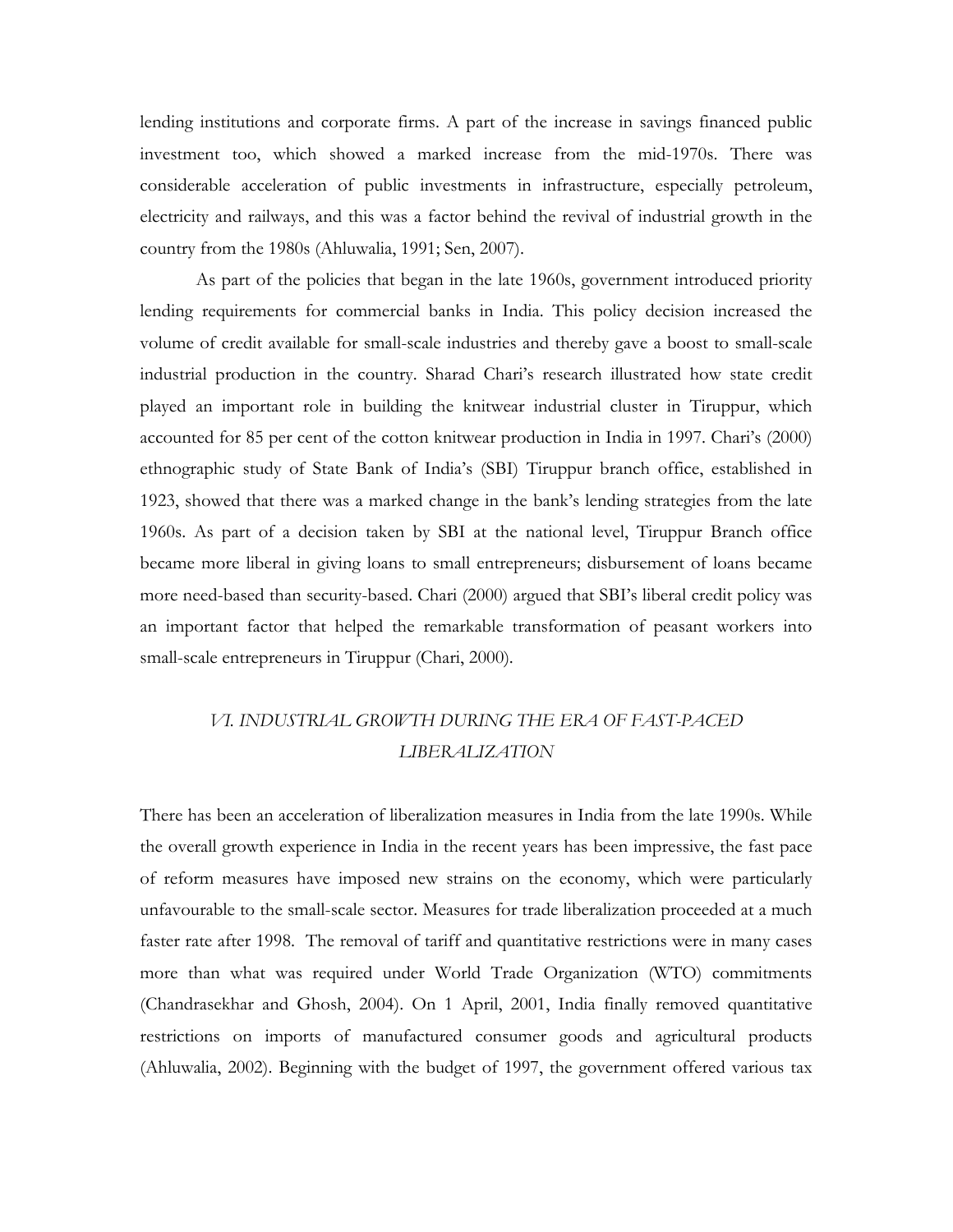concessions particularly to the corporate sector. Measures have also been initiated to liberalize India's capital account.

### *Savings and Investment Rates*

The fast-paced reform measures have been a factor behind the slow growth of savings and investment rates in the Indian economy. India's savings and investment rates stagnated at a relatively high level during the period from 1996-97 to 2001-02. There was deterioration in government finances during this period of time, which was a result of increases in nondevelopment expenditures and negative savings in public administration. Public sector as a whole recorded negative savings, and aggregate domestic savings ratio in the country fell from 25 per cent to 23 per cent of GDP (Pradhan *et al.*, 2003).

The fall in public sector savings over the years from the early 1980s need further discussion. Public sector savings as proportion of GDP had reached 4.3 per cent in 1981-82. However, from 1983-84, public sector saving in India witnessed almost a steady decline (except for short recoveries in 1985-86 and 1991-92), falling to 0.6 per cent of GDP in 1993- 94. Public sector savings recovered over the next four years but turned negative in 1998-99. A major feature of this decline in public sector savings has been the dissavings by public administration, which touched -5.4 per cent of GDP in 1999-00, a year after the implementation of the Fifth Pay Commission recommendations (Pradhan *et al.*, 2003, pp.153-4). Pradhan *et al.* (2003) also showed that economic reforms had the effect of reducing the saving potential of public sector and simultaneously increasing the saving potential of household and corporate sectors. Various subsidies and tax exemptions, large salary increases to government employees, uneconomic pricing of goods produced by public enterprises, failure of government agencies to collect user charges, as well as overstaffing, inefficiency and corruption are factors that reduced public sector savings (Pradhan *et al.*, 2003).

Decline in public investment has been an important factor that slowed down investment in infrastructure projects. The stagnation of public investment in infrastructure has had highly undesirable consequences for growth of small-scale industries.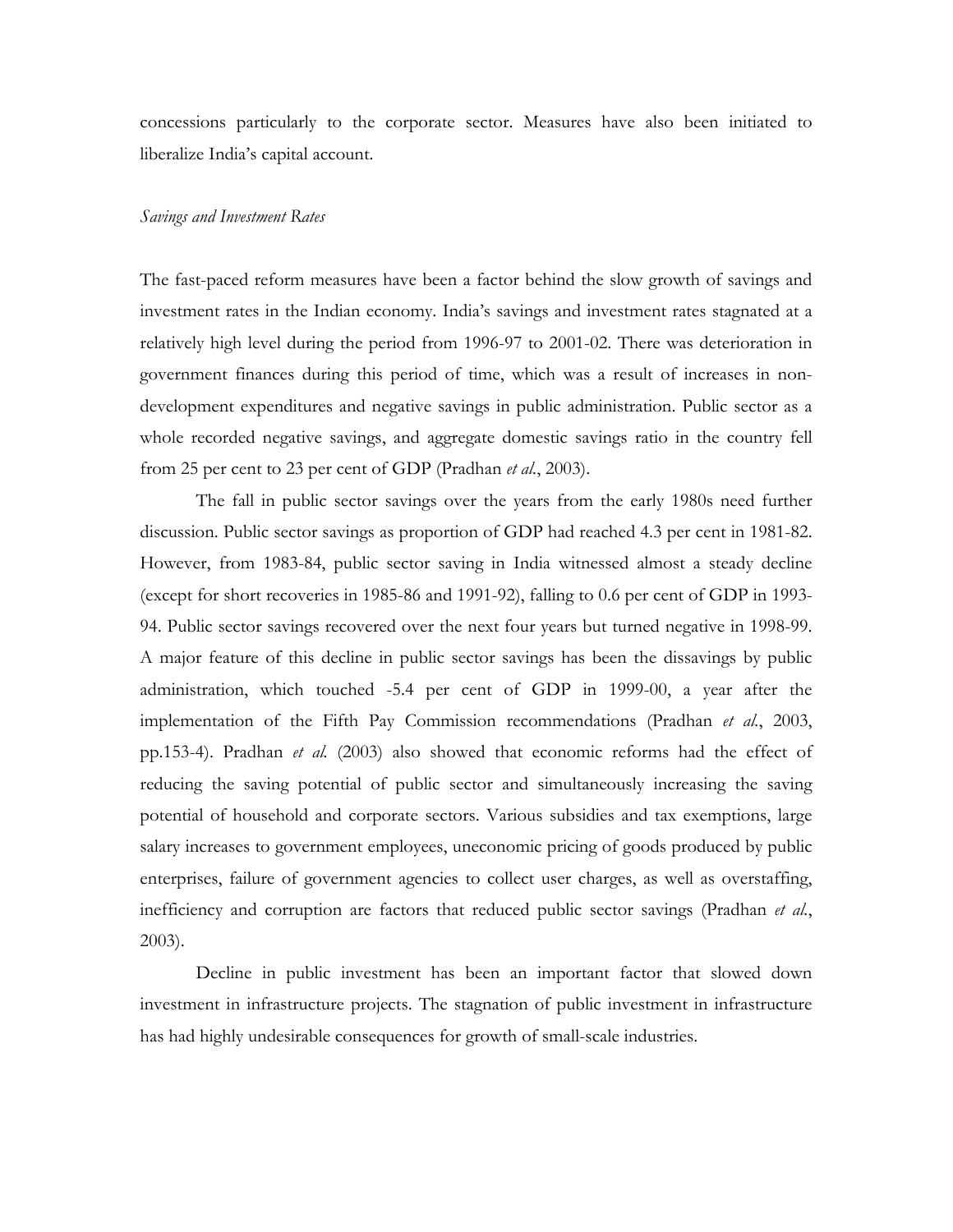There have been measures in India for progressive liberalization of the capital account. Nachane (2007) pointed out that there has been a 'creeping movement' over the years in the direction of capital account convertibility. Most of the recommendations made by the first committee on capital account convertibility appointed in 1997 under the chairmanship of S.S. Tarapore have already been implemented. Tarapore Committee had recommended that Indian companies could make direct investments in foreign companies to the tune of \$50 million. Not only that this recommendation has been implemented, the limit for this investment has been raised to \$100 million. Restrictions on end use of ECBs for rupee expenditures are removed, and exporters are allowed to retain 100 per cent of forex earnings in foreign currency accounts. A new committee has been appointed again under the chairmanship of S.S. Tarapore which has produced a roadmap for taking India further forward on the road to capital account convertibility. The new Committee recommendations raise the limits on investments by Indian corporates abroad (Nachane, 2007).

From the 1990s, there has been a significant increase in capital flows to India. At the same time, there has also been growing volatility associated with these capital flows. Portfolio investments made by Foreign Institutional Investors (FIIs) have rapidly expanded in India in recent years. Portfolio finance flows to India was relatively stable during the period between 1992 and 2003, but increased sharply in the years after. The cumulative net inflow of portfolio investment into India between 1990-91 and 2002-03 was US\$ 24263. In the next three years, that is, between 2003-04 and 2005-06, the cumulative flow of portfolio investments was US \$33184 (see Table 8). Portfolio investments exceeded 60 per cent of total foreign investment (sum of foreign portfolio and direct investments) in India between 2003-04 and 2005-06 (see Table 8). Compared to FDI, portfolio investments are more volatile and subject to 'sudden reversals' as occurred during the East Asian Financial crisis.<sup>6</sup> Other important components of capital flows to India – External Commercial Borrowings (ECBs) and bank deposits by Non-resident Indians (NRIs) – are also highly short term in nature. In 2005-06, portfolio investments, ECBs and NRI deposits, all of which are short-

-

<sup>6</sup> On the volatility of portfolio flows, see the evidence given in Kohli (2001). See also Rao and Dutt (2006).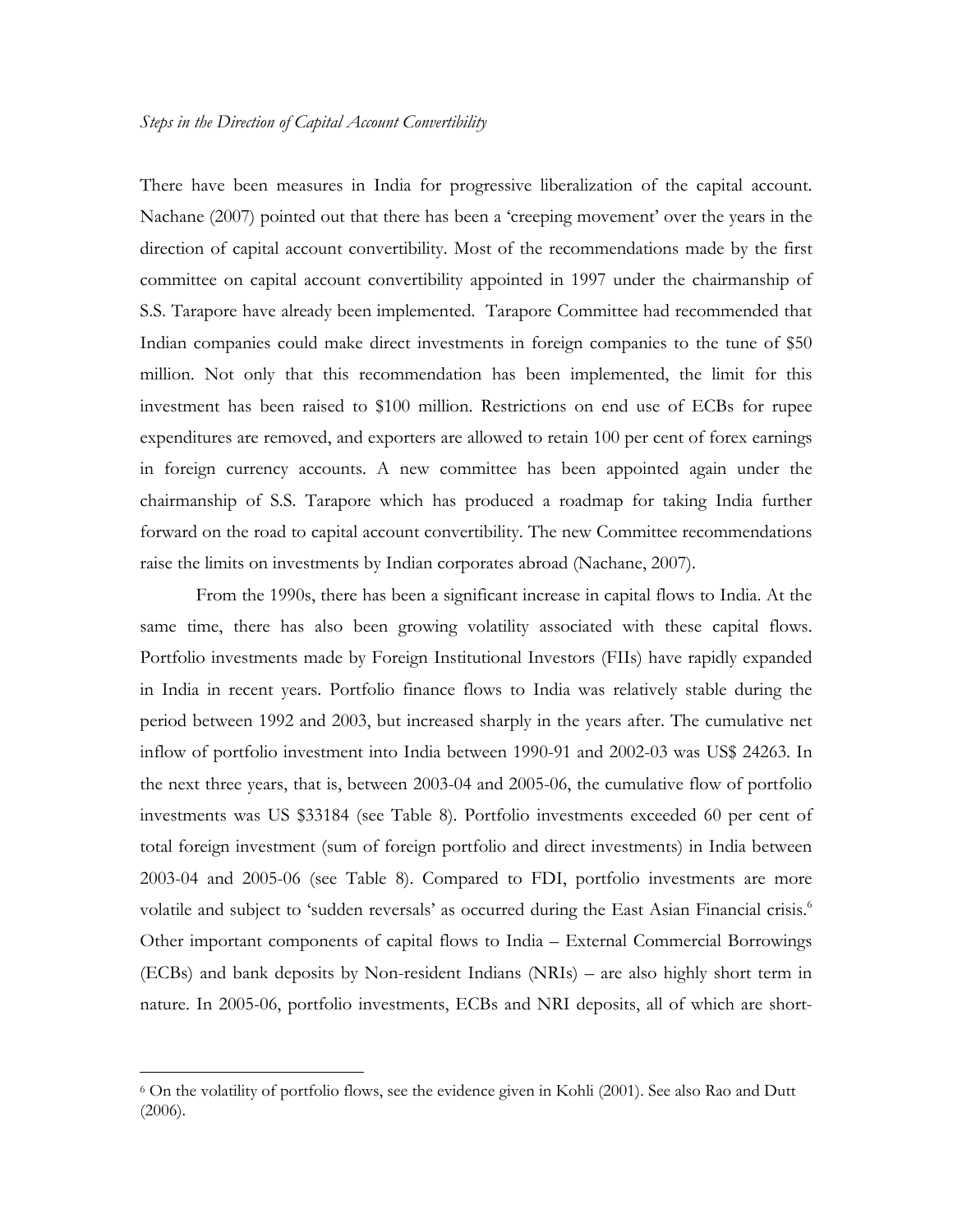term flows exhibiting high volatility, accounted for 67 per cent of total capital flows to India (see Tables 8 and 9).

### *The Impact of Liberalized Capital Flows on Economic Growth*

What has been the impact of liberalized capital flows on the growth of real sectors of the economy in India? Many studies have noted that the impact has been very limited. Nagaraj (1997) showed that capital flows were directed to inter-corporate investment, mergers and acquisitions, and also to fuel the real estate boom. At the same time, Nagaraj (1997) found that the ratio of Gross Fixed Capital Formation to the supply of long term funds available to the manufacturing sector in India fell significantly during the period 1992-96. Ajit Singh (1998) found that any rise in capital formation on account of stock market activity was nullified by a fall in internal corporate funding, possibly due to lower profitability (Singh, 1998).

 Data for recent years show that inflows on account of invisibles -- mainly receipts from software services and remittance incomes from migrant workers -- have played a more important role than capital inflows in maintaining India's balance of payments (BOP) within limits. For example, in 2005-06, India's deficit in trade account was US\$ 51.6 billion (see Table 9). Total capital inflow to India in 2005-06 was US\$ 25.7 billion -- not large enough to offset the deficit in the trade account. The factor which pulled up India's balance of payments was, therefore, the surplus on invisibles, which was US\$ 40.9 billion in 2005-06. Private transfer of incomes by India's migrant workers in foreign countries is an important component of the surplus on invisibles: US\$ 24.1 dollars in 2005-06. Another equally large component of the surplus on invisibles is receipts from software services, which in 2005-06 was US\$22.1 billion.<sup>7</sup> It is important to note that private remittances from workers abroad were almost as large as total capital flows. Private remittances from workers were also much larger than capital inflows from higher income professionals, represented by bank deposits from non-resident Indians (NRIs) (which was only US\$ 2.8 billion in 2005-06) – despite the several incentives offered by the government to attract NRI investments (see Table 9).

 $\overline{a}$ 

<sup>7</sup> *Source:* Data compiled in *Handbook of Statistics on Indian Economy,* published by the Reserve Bank of India.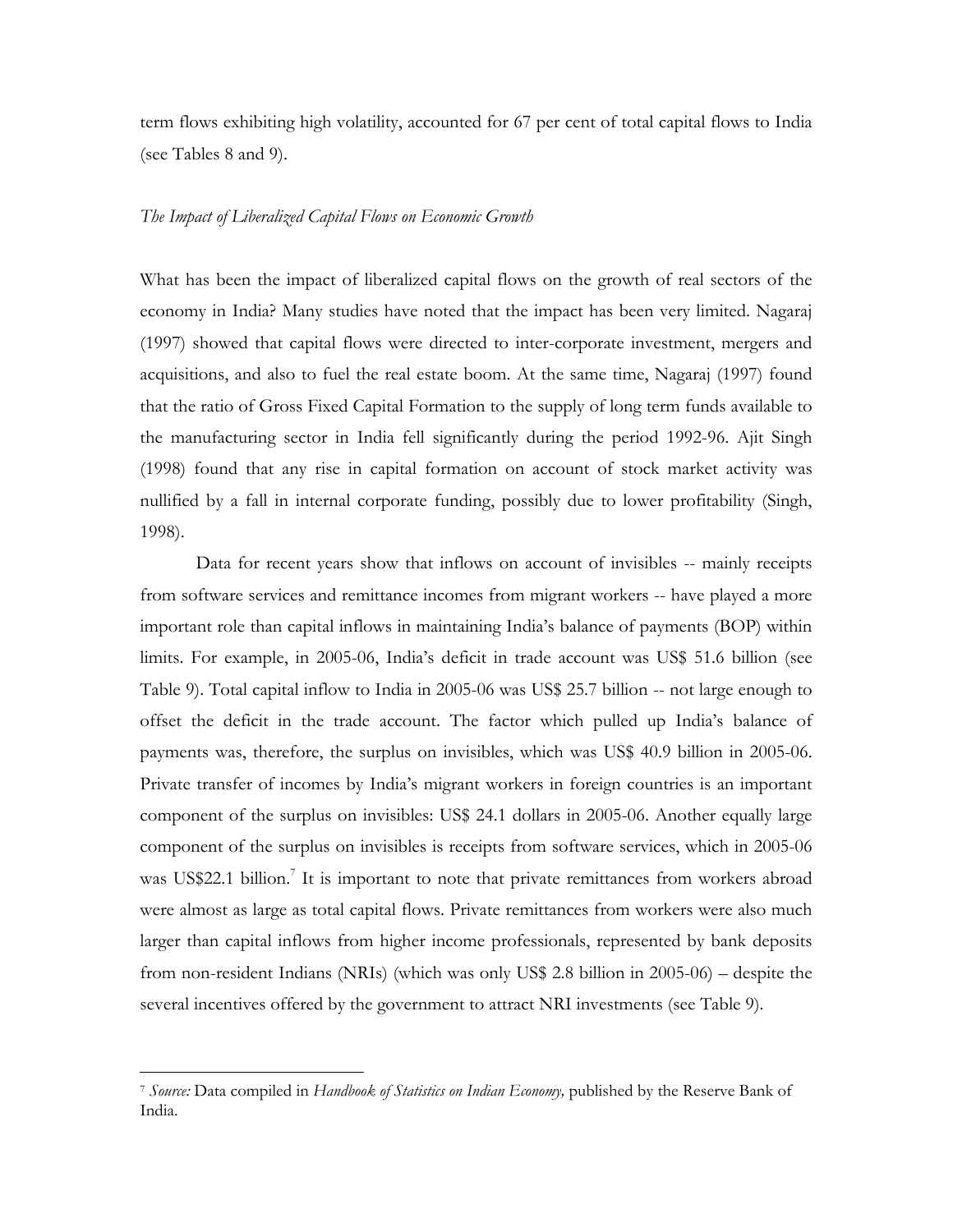With increases in capital flows, there is the possibility of appreciation of Indian Rupee, which in turn will reduce the competitiveness of India's exports. The Reserve Bank of India has taken a policy decision to allow the value of the Rupee to be determined by market forces; it will influence the value of the Rupee only by purchase and sale of foreign exchange. During periods of heavy inflows of foreign capital – 1993-95 and 1997-98, for instance – RBI has intervened in the market by purchasing dollars. This has resulted in a large accumulation of foreign exchange reserves. As shown in Table 10, India's foreign exchange reserves increased from US\$ 4 billion in 1989-90 to US\$ 38.0 billion in 1999-00 and US\$151.6 billion in 2005-06. In 1989-90, just before the reforms, India's reserves position had fallen to very low levels: enough to cover only 1.9 months of imports. Foreign exchange reserves as actual import cover reached much higher levels in recent years: it was 16.9 months of import cover in 2003-04. The worrying aspect about reserves, however, is that the build up of reserves has not led to increases in investment activity.

It was expected that the measures for financial sector liberalization would result in a reduction of interest rates in India. In turn, this would lead to a fall in the cost of capital and give a positive impetus to investment and economic growth in the country. However, contrary to expectations, domestic interest rates continue to remain high in India. The inability to reduce interest rate is associated with the government's loss of autonomy in determination of interest rates. With the policies of financial liberalization, interest rate on government securities replaced bank rate of the Reserve Bank of India as the basic determinant of interest rates in the country (Chandrasekhar and Ghosh, 2004). Nachane (2005) points out that as the process of financial liberalization gathers momentum, the demand for bank deposits is determined by the 'spread' (between nominal interest rates on money and near money assets) rather than the level of nominal interest rates. Compared to the Central Bank, market forces have a greater say on the on the determination of spread. Also, with financial liberalization, the link between monetary and macroeconomic variables is weakened, leaving the monetary authorities with less scope for intervening in the real markets (Nachane, 2005). In a period of liberalized rules for external capital flows, the lowering of interest rates on government securities will raise the possibility of major capital outflows from the country. As a result, the government has only limited freedoms as regards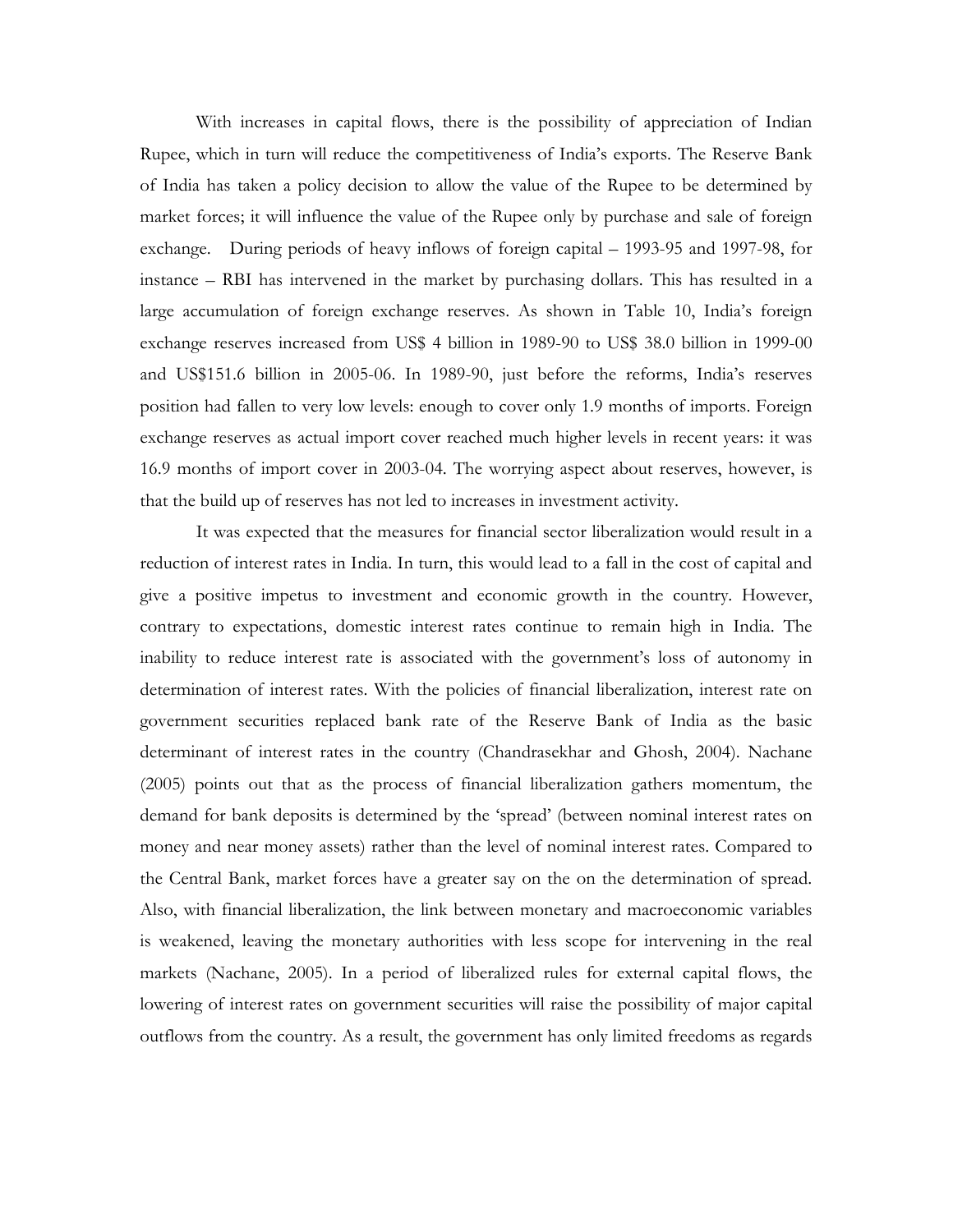the reduction of nominal interest rates on government securities and, thereby, cause a decline in real interest rates (Chandrasekhar and Ghosh, 2004).<sup>8</sup>

### *Increased Vulnerabilities to the Economy as a Result of Financial Liberalization*

Patnaik (2003) explains the possibility of deindustrialization – unemployment of hitherto employed industrial workers – as a consequence of the economy's opening up for trade and financial flows. This form of deindustrialization can occur even in a situation where domestic manufacturers are capable of withstanding foreign competition. Sudden inflows of speculative foreign capital can lead to exchange rate appreciation, cheapening of foreign goods relative to domestic goods, and consequently, deindustrialization and unemployment. As capital flows into the country, trade deficits widen, not as a result of rise in investments but through a decline in savings rate in the economy. Panaik (2003) points out that bulk of the capital flows are in the nature of capital-as-finance, not as capital-in-production. If capital inflows are not channelled to productive purposes, the Central Bank holds these capital inflows as reserves. There are many factors that prevent the use of foreign exchange reserves for investment purposes. First, private investment in India has been demand-constrained rather than finance-constrained. This explains the rather unusual phenomenon of stagnation in gross fixed capital formation in the private sector as a share of GDP even when forex reserves were piling up. Secondly, the strong influence of neoclassical economics in the realm of policymaking militates against the use of forex reserves for rising public investment. Thirdly, there are problems arising from the use of capital flows which are 'short term' in nature for financing investments which are 'long-term' in nature: Problems also arise as a result of borrowing in foreign exchange for investing in projects which do not earn foreign exchange (Patnaik, 2003).

Mihir Rakshit (2003) has also pointed to the growth retarding features of capital flows to India in recent years. India is a demand deficient economy, and in a demand deficient economy, capital flows will result in a reduction in current output, investment and consequently future production potential. In addition to the costs on account of servicing the capital receipts, capital flows also leads to appreciation of currency, increases in trade deficits and widening of the output gap. Therefore, Rakshit (2003) notes, when Indian

 $\overline{a}$ 

<sup>8</sup> See also Chandrasekhar and Pal (2006).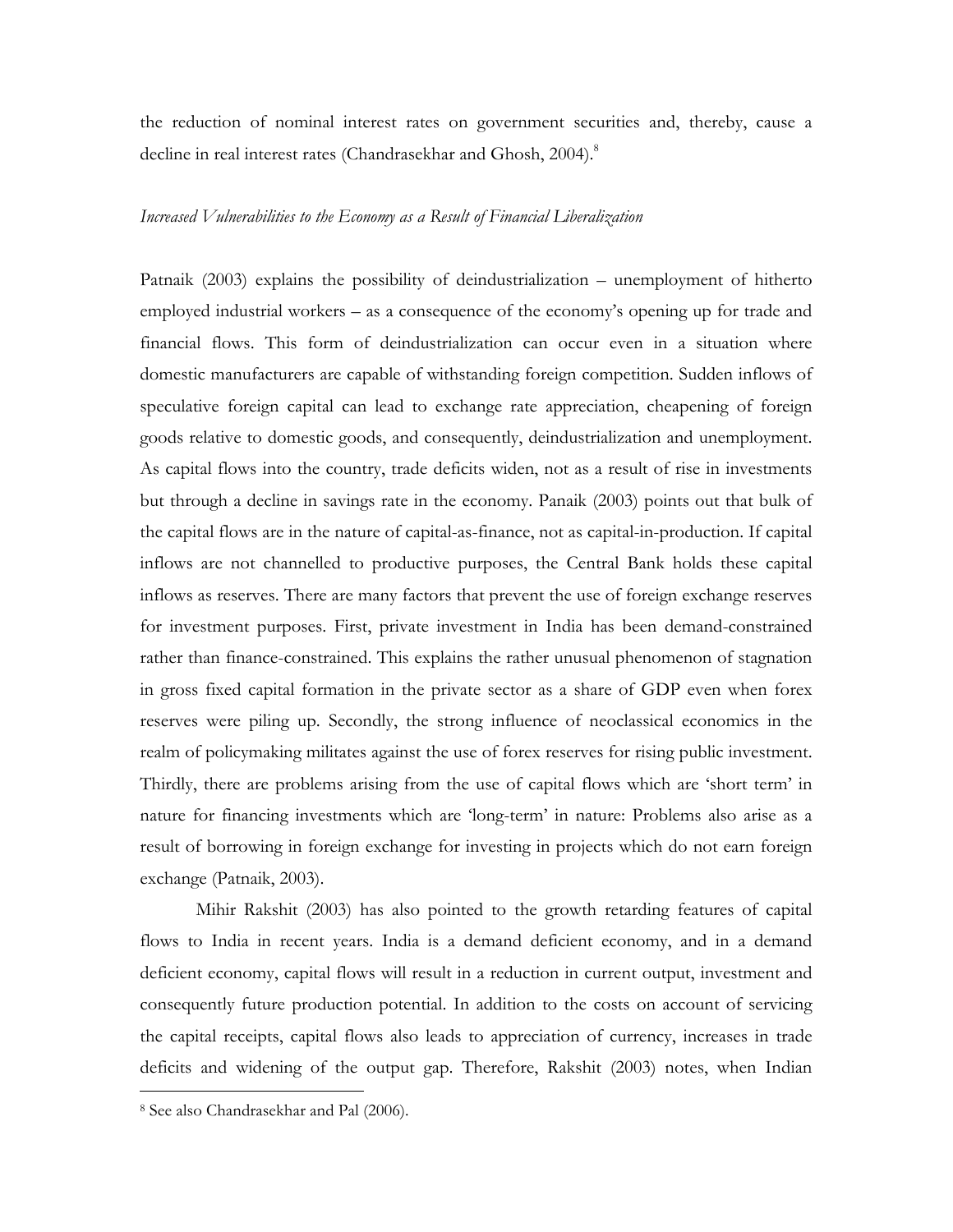companies raise money abroad for domestic investments or when State governments receive loans from international agencies such as the World Bank, it has the effect of capital inflows to a demand deficient economy, and therefore such inflows will retard growth. Similarly when capital flows in the form of FDI or FPI do not result in domestic capital accumulation, economic growth will be retarded. Rakshit (2003) notes clearly that in a demand deficient economy like India, governments should try to achieve the goal of capital accumulation by employing domestic and not foreign resources.

#### *VII. CONCLUSIONS*

Manufacturing sector in India has been exhibiting some degree of dichotomy in growth in recent years. While a small segment of this sector is growing in technological capabilities and attracting global attention, large numbers of relatively small industrial firms in India are lagging behind. In particular, generation of employment and growth of new firms have slowed down in India's factory sector in the post-1980 period. The expansion of unregistered manufacturing has lagged behind that of registered manufacturing (largely the factory sector), and the divergence in growth between the two has been widening. This paper attempts to understand how financial sector reforms have contributed to such growth divergences in Indian manufacturing.

As part of the reform process, new measures were introduced to liberalize the money and credit markets in the country. An important objective of the reform process was to improve allocative efficiency in financial markets and increase credit availability in the economy. However, irrespective of the reforms, credit disbursed by scheduled commercial banks showed a deceleration in growth between 1996-97 and 2001-02. At the same time, banks' investments in government securities continued to be high, as they accounted for 37.3 per cent of deposits in March 2002 – almost 12 percentage points above the statutory requirements. Credit channelled to the industrial and agricultural sectors as well as priority sectors including small scale industry as a share of total bank credit declined in the post-1990 period. During the same period, however, the share of credit allocated for personal loans and especially housing loans showed a significant increase.

It may be remembered here that an important factor behind the revival of India's economic growth from the late 1970s was the increase in private and public investment after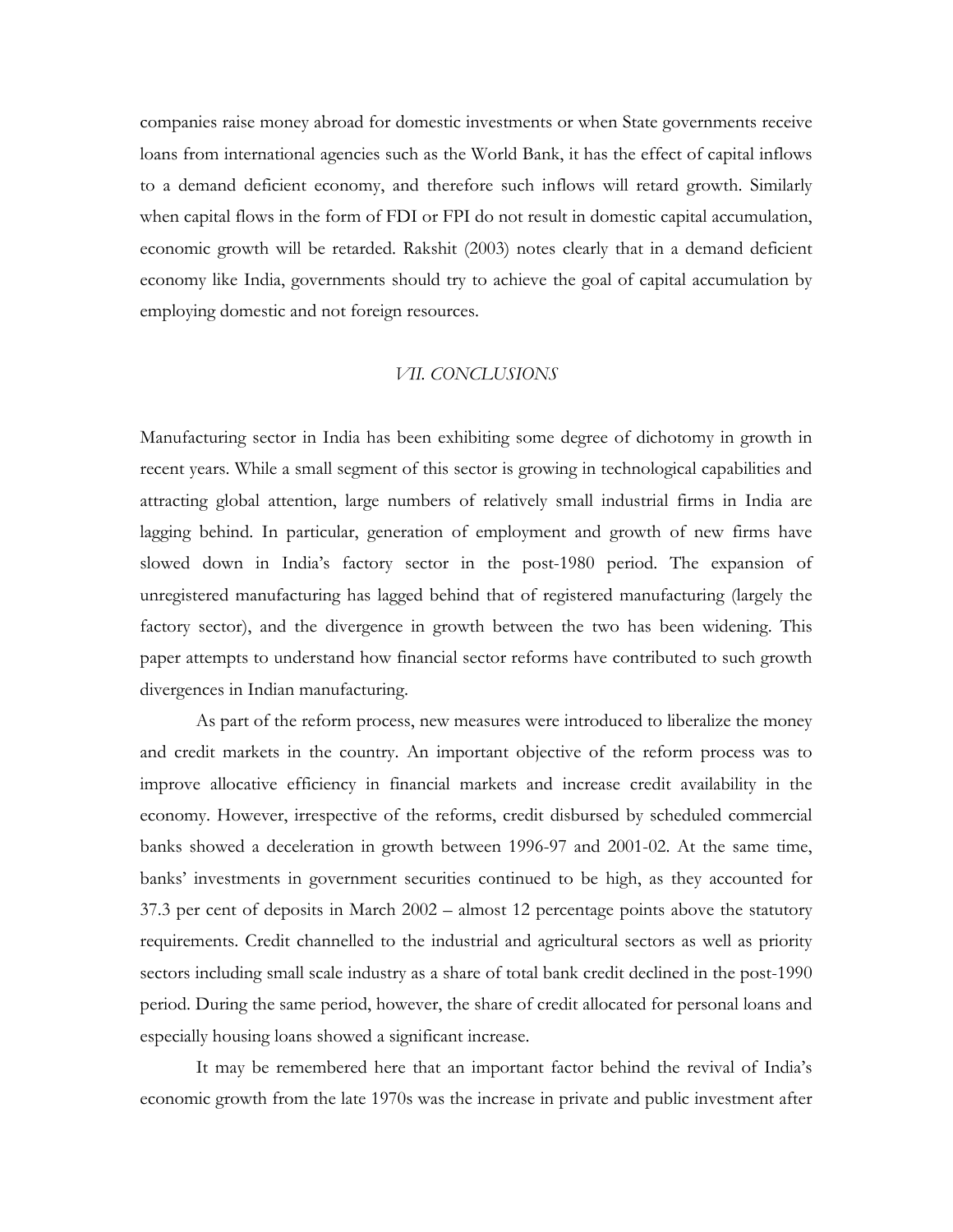the mid-1970s. Policies from the late 1960s beginning with the bank nationalization in 1969 helped the process of financial deepening in the country, which in turn triggered the rise in investments. Policies for allocation of credit to the priority sectors particularly small scale industry have given a boost to small-scale industrial production in the country.

There has been a 'creeping movement' from the late 1990s in the direction of capital account convertibility, and this has increased the vulnerabilities faced by the economy. Portfolio investments, external commercial borrowings and bank deposits by NRIs, all highly volatile in nature, account for a high proportion of total capital flows to India in recent years. Studies have noted that the recent surge in capital flows have not made any significant positive contribution to economic growth in the country. On the other hand, large capital flows have resulted in accumulation of foreign exchange reserves. In turn, this has led to appreciation of the Indian Rupee and reduction in competitiveness of India's manufactured exports. At the same time, policies for financial sector liberalization have resulted in a loss of autonomy for the government in the determination of interest rates. Consequently, the reforms have not led to a reduction in interest rates and fall in the cost of capital for industry.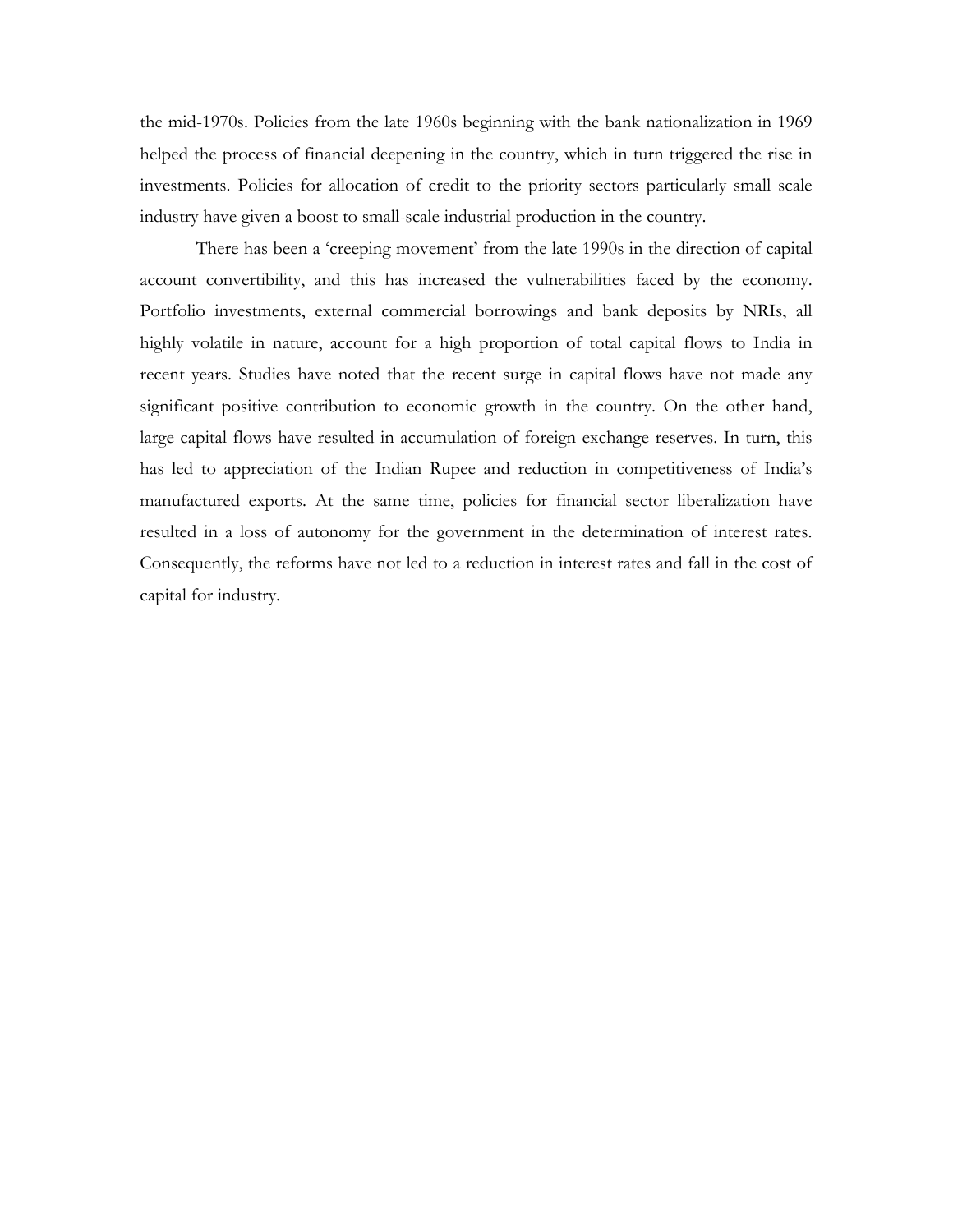



*Notes:* GDP is Gross Domestic Product. The figures for 2005-06 and 2006-07 are based on quick estimates and revised estimates respectively.

Source: *National Accounts Statistics* published by Central Statistical Organization (CSO), available from Reserve Bank of India website.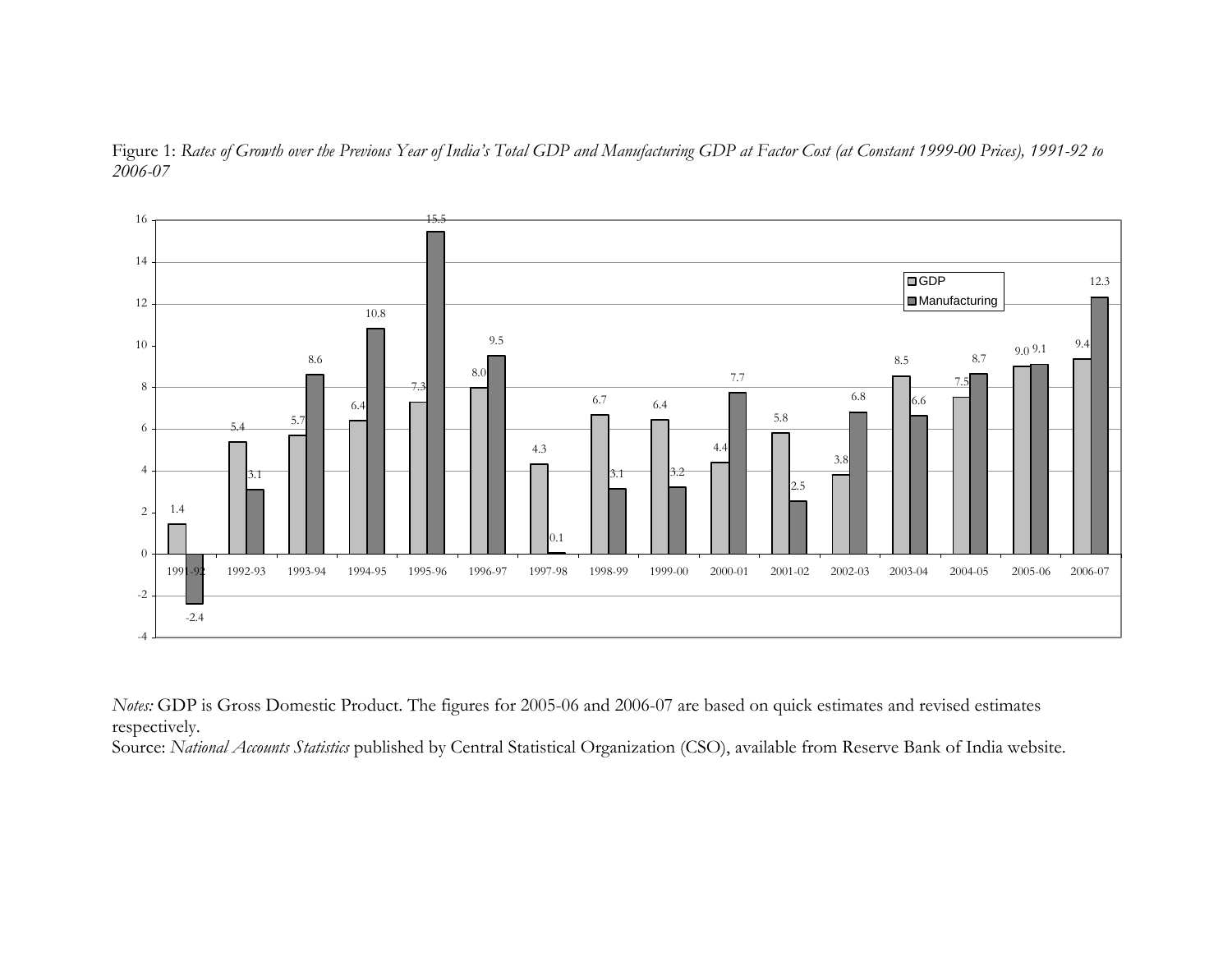| Time period          | Rate of growth |
|----------------------|----------------|
| 1950-51 to 1964-65   | 5.67           |
| 1965-66 to 1979-80   | 3.88           |
| 1980-81 to 2004-05   | 6.66           |
| 1980-81 to 1990-91   | 7.52           |
| 1991-92 to $2004-05$ | 6.66           |

Table 1: *Rates of Growth of Manufacturing Incomes (at constant 1993-94 prices) in India, 1950-51 to 2004-05, in %* 

*Notes:* Rates of growth are calculated by semilogarithmic regression. All growth rates are statistically significant at less than 5 per cent level. *Source:* Calculations based on *National Accounts Statistics* published by CSO, available from EPWRF and <www.rbi.org.in>

|                                                                         | Numbers in millions |
|-------------------------------------------------------------------------|---------------------|
| Workers in manufacturing                                                | 51.2                |
| Factory sector workers                                                  | 8.0                 |
| Workers other than cultivators and<br>agricultural labourers            | 168.1               |
| Total workers                                                           | 402.2               |
| Factory sector workers as a % of workers in<br>the manufacturing sector | 15.62               |
| Factory sector workers as a % of total<br>workers                       | 1.98                |

Table 2: *Employment in the Factory Sector and Other Sectors, India, 2001* 

*Notes:* Employment refers to the sum of main and marginal workers.

*Sources: Census of India 2001* from <www.censusindia.net>; data on factory sector from Annual Survey of Industries 2000-01.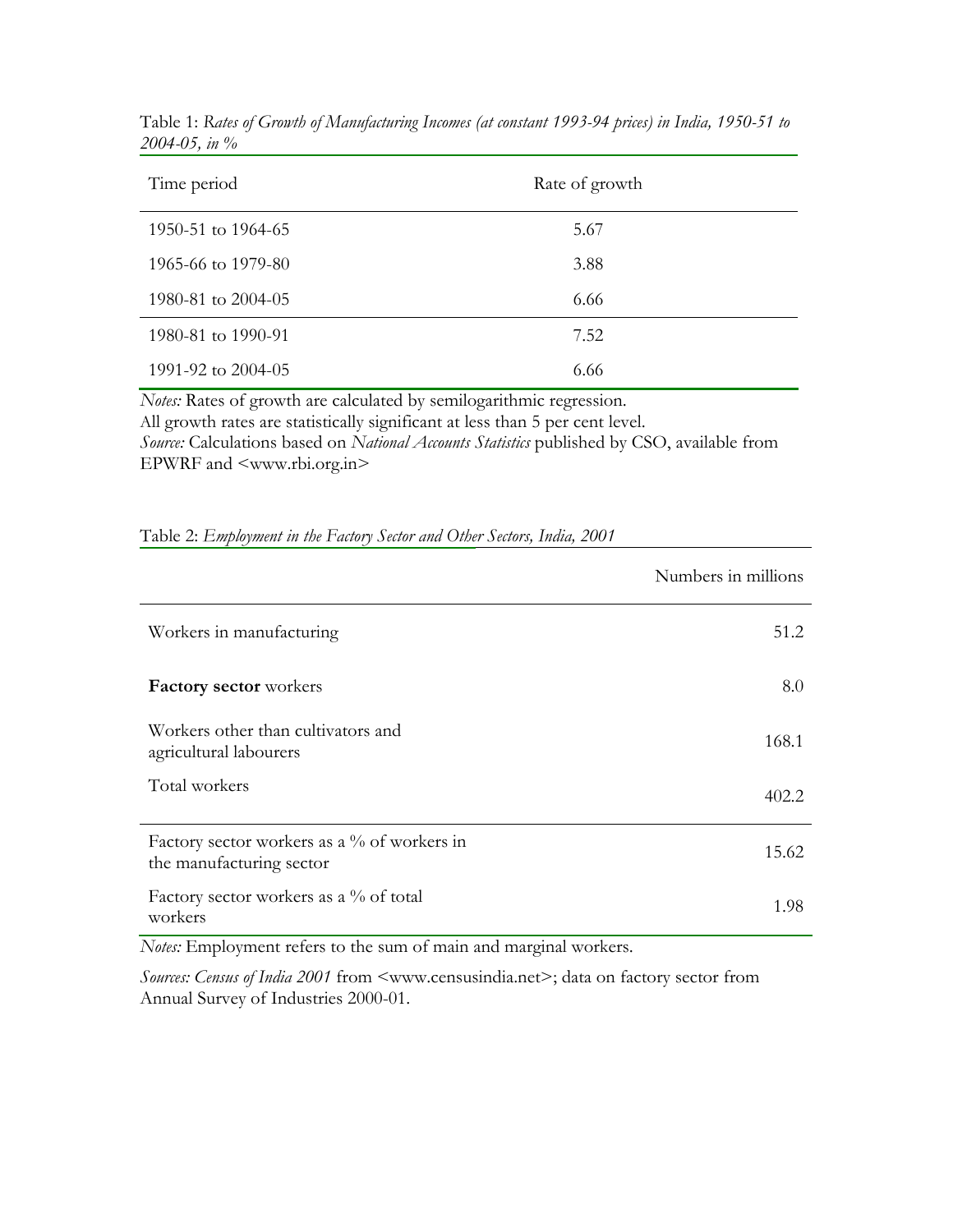|         | <b>Factory Sector</b> | Organized Sector |
|---------|-----------------------|------------------|
| 1960    | 3.8                   |                  |
| 1970    | 5.0                   | 17.8             |
| 1981-82 | 7.9                   | 23.8             |
| 1991-92 | 8.3                   | 27.1             |
| 1997-98 | 10.1                  | 28.2             |
| 2003-04 | 7.9                   | 26.5             |

Table 3: *Employment in India's Factory Sector and Organized Sector, various years, numbers in millions* 

*Sources:* Annual Survey of Industries*,* various issues*, Handbook of Statistics on Indian Economy,*  Reserve Bank of India, from < www.rbi.org.in>



Figure 2: *Employment in India's Factory Sector, 1981-82 to 2003-04, numbers in millions* 

*Source:* Annual Survey of Industries, various issues.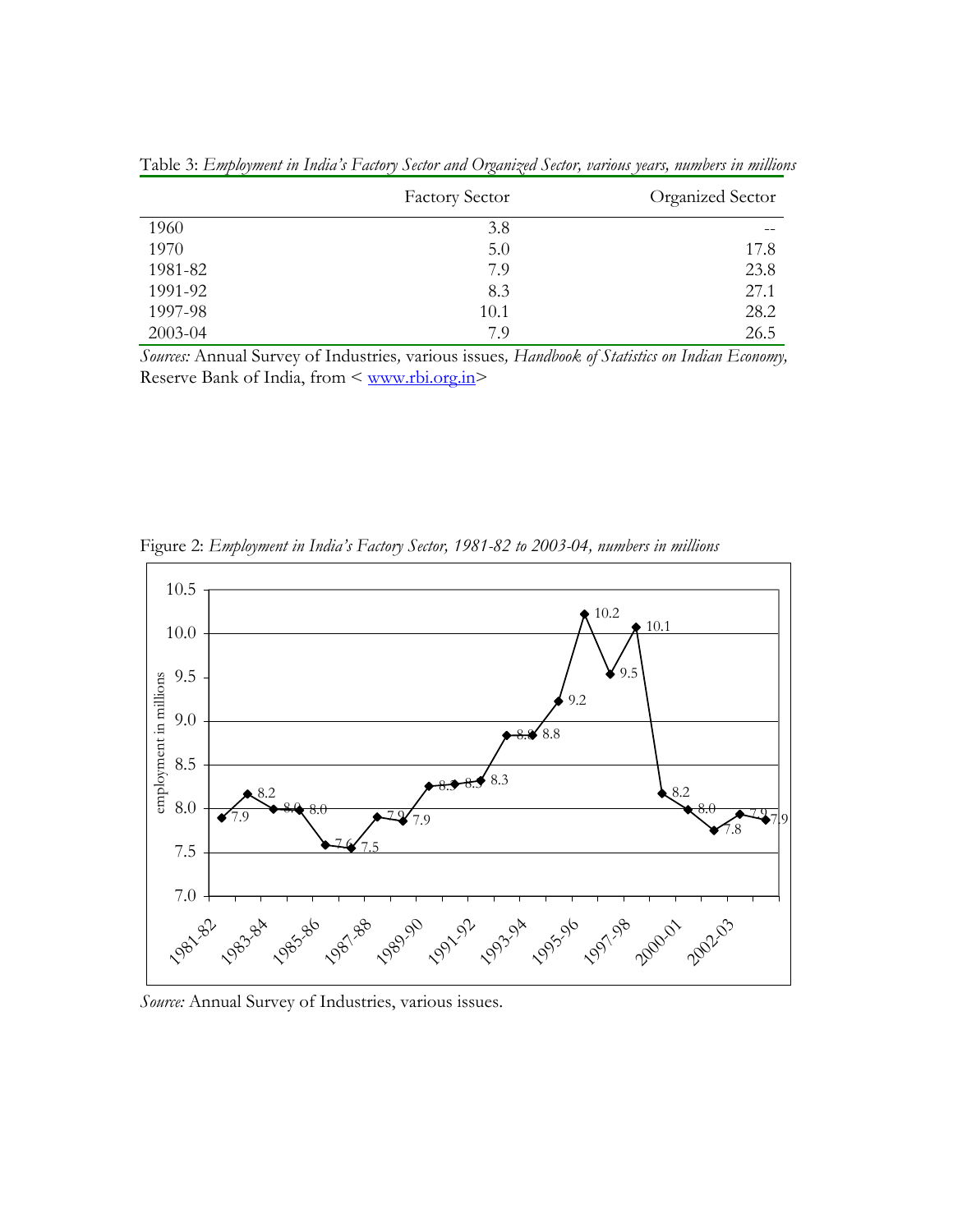

Figure 3: *Log of Employment and Gross Value Added, India's Factory Sector, 1959-60 to 2003-04*

Figure 4: *Log of Number of Factories and Gross Value Added, India's Factory Sector, 1959-60 to 2003-04* 



*Source:* ASI Factory Sector, data for various years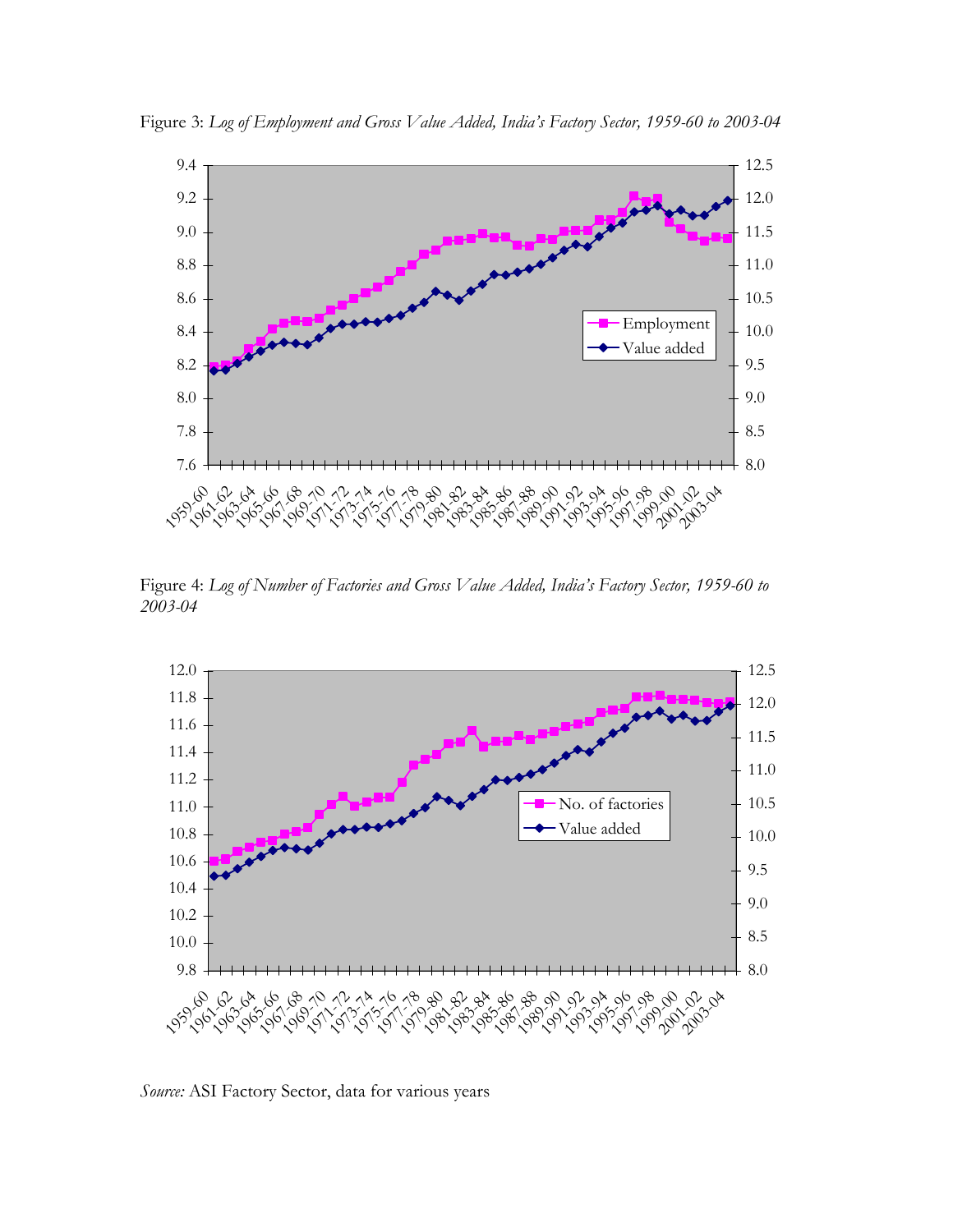Figure 5: *Fixed Capital per Factory and Fixed Capital per Employee, India's Factory Sector, 1959-60 to 1997-98, in Rupees Million* 



*Notes:* A fixed capital stock series at constant prices was built from the book value of capital reported in ASI, using the perpetual inventory accumulation method. Wholesale price indices for machinery and machine tools with base 1993-94 have been used to deflate figures for capital investment.

*Source:* ASI Factory Sector, data for various years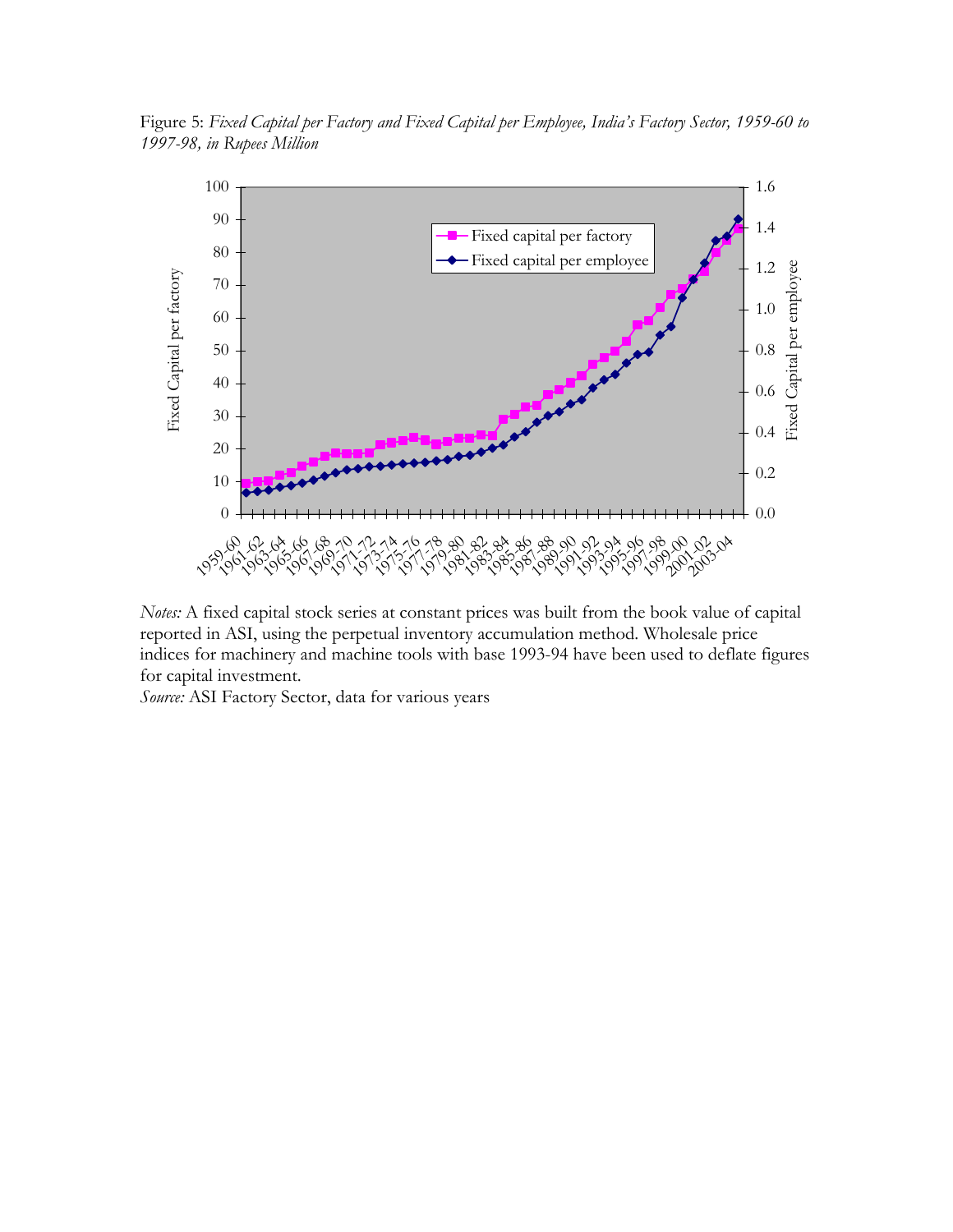

Figure 6: *Workers per Factory and Supervisors per Factory, India's Factory Sector, 1959-60 to 2003-04, in actual numbers* 

*Notes:* Number of supervisors was obtained by subtracting number of workers from number of employees.

*Source:* ASI data for factory sector, various issues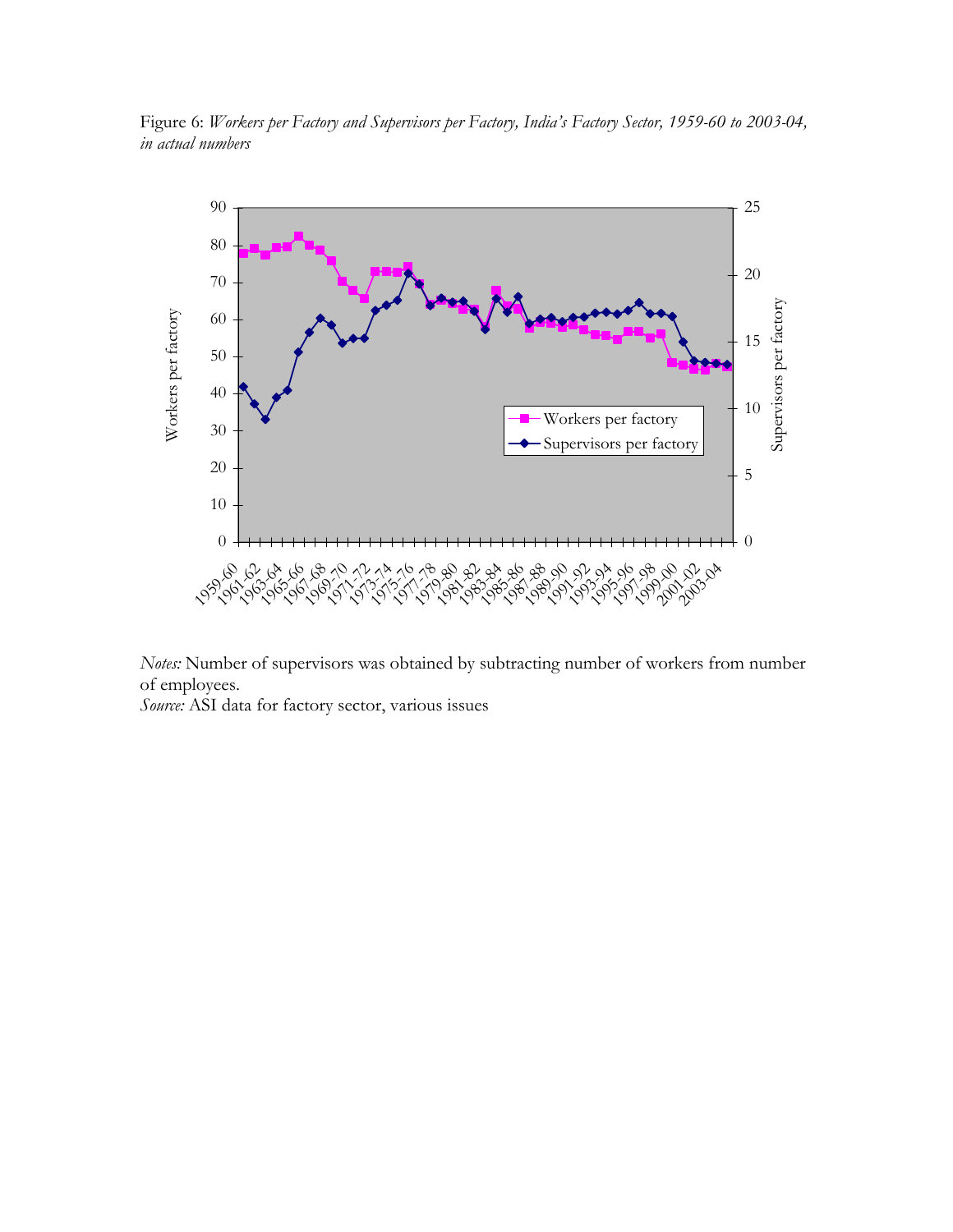Figure 7: *Average Annual Earnings by Workers and Supervisors (at constant 1993-94 prices), India's Factory Sector, 1959-60 to 2003-04, in Thousands of Rupees* 



*Notes:* Annual earnings was deflated by Wholesale Price Index for manufactured products (1993-94 = 100).

Earnings by supervisors was obtained by subtracting total wages to workers from total emoluments to employees.

*Source:* ASI data for factory sector, various issues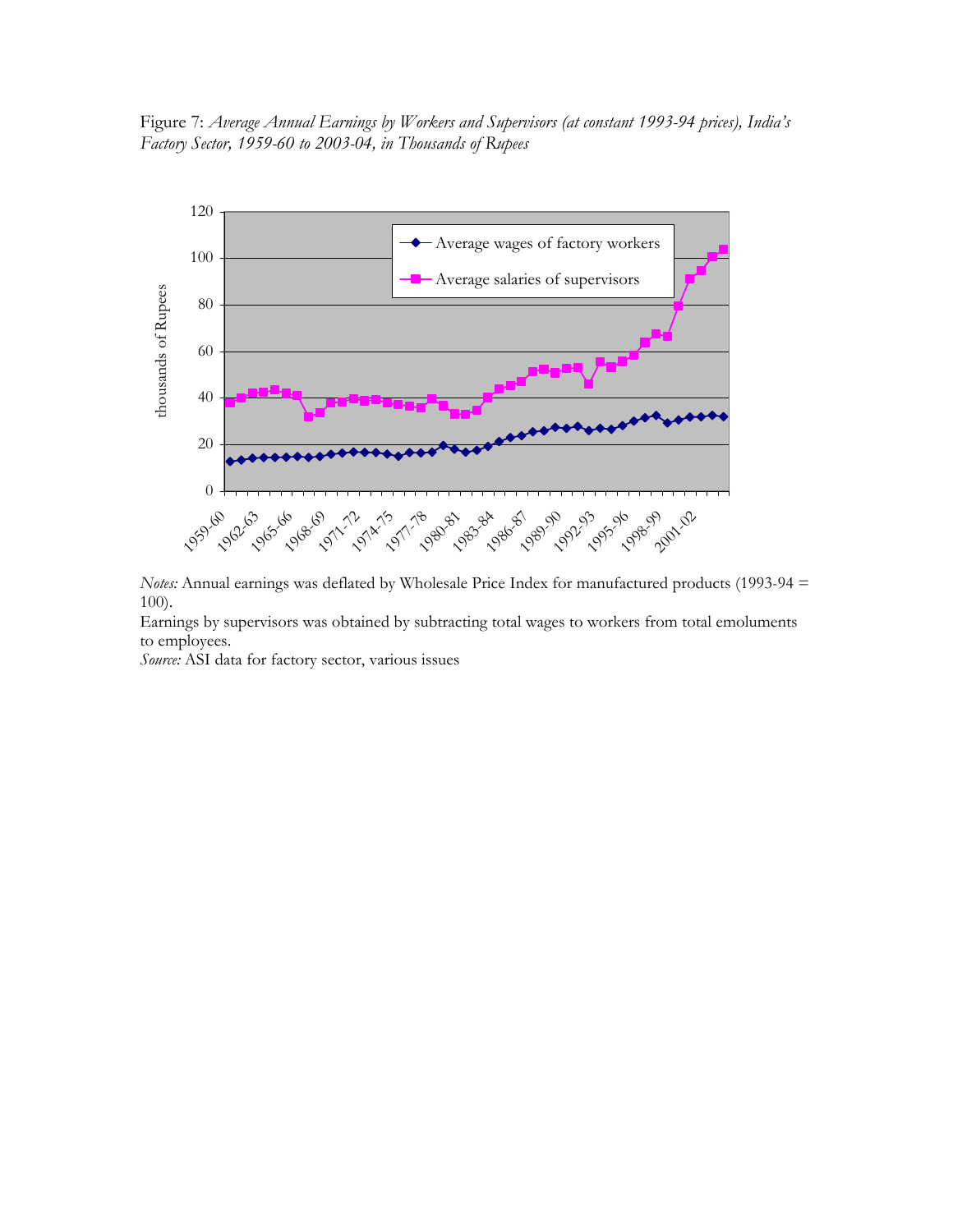Figure 8: *Log of Registered and Unregistered Manufacturing Gross Domestic Product of India, at constant 1993-94 prices, 1950-51 to 2002-03* 



*Source:* Calculations based on *National Accounts Statistics* published by CSO, available from EPWRF and <www.rbi.org.in>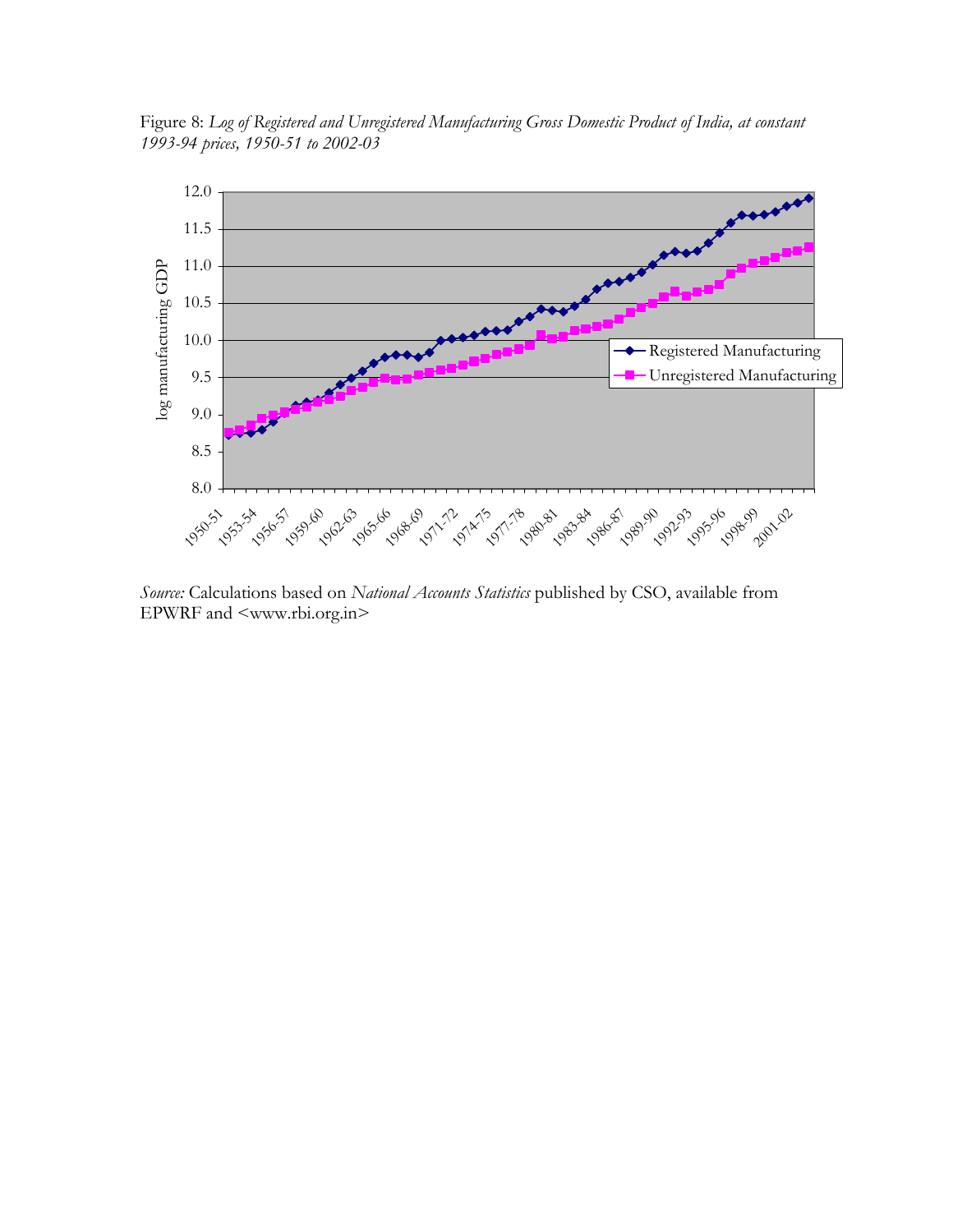| Year        | Capital<br>Issues | ADR/GDR<br>Issues | External<br>Commercial<br>Borrowings | Issue of<br>CPs | Financial<br>Assistance<br>by FIs<br>(net) | Retained<br>earnings | Depreciation<br>Provision |
|-------------|-------------------|-------------------|--------------------------------------|-----------------|--------------------------------------------|----------------------|---------------------------|
| 1997-98     | 2,171             |                   | 14,028                               | 854             |                                            | 6,873                | 11,312                    |
| 1998-99     | 2,484             |                   | $-2,504$                             | 3,270           |                                            | 4,517                | 12,944                    |
| 1999-00     | 2,350             | 2,144             | 2,993                                | 893             |                                            | 4,678                | 14,710                    |
| 2000-01     | 2,505             | 3,433             | $-3,182$                             | 183             | 9,084                                      | 5,186                | 15,759                    |
| $2001 - 02$ | 1,951             | 1,528             | $-11,308$                            | 1,378           | $-3,469$                                   | 2,584                | 17,451                    |
| $2002 - 03$ | 642               | 3,426             | $-3,593$                             | $-1,475$        | $-5,672$                                   | 8,288                | 18,306                    |
| $2003 - 04$ | 2,422             | 3,098             | 16,098                               | 3,382           | 2,723                                      | 15,645               | 20,408                    |
| 2004-05     | 10,456            | 2,960             | 41,106                               | 5,104           | 7,885                                      | 28,384               | 22,697                    |
| 2005-06     | 13,781            | 7,262             | 45,078                               | $-1,517$        | 8,687                                      | 48,402               | 28,883                    |

Table 4: *Non-Bank Sources of Funds for Industry in India, 1997-98 to 2005-06* 

*Notes:* ADR is American Depository Receipts; GDR is Global Depository Receipts; CP is Commercial Paper; and FIs are Financial Institutions. *Source:* Reserve Bank of India (2006), p. 137.

| Table 5: Compound Annual Growth Rate of Credit Disbursed by Commercial Banks in India, by Sectors, |  |
|----------------------------------------------------------------------------------------------------|--|
| 1980-81 to 2004-05                                                                                 |  |

| Sectors               | 1980-81 to 1989-90 | 1990-91 to 1999-00 | 2000-01 to 2004-05 |
|-----------------------|--------------------|--------------------|--------------------|
|                       |                    |                    |                    |
| Agriculture           | 18.1               | 10.6               | 22.2               |
| Industry              | 17.4               | 15.4               | 15.9               |
| Transport operators   | 13.6               | 9.4                | 11.2               |
| Professional services | 20.7               | 16.8               | 30.4               |
| Personal loans        | 25.3               | 22.7               | 37.7               |
| Trade                 | 11.8               | 17.3               | 12.6               |
| Finance               | 29.2               | 25.6               | 27.4               |
| Total bank credit     | 17.2               | 16.0               | 20.2               |

*Source:* Basic Statistical Returns of Scheduled Commercial Banks in India, various issues, Reserve Bank of India cited in Reserve Bank of India (2006), p.131.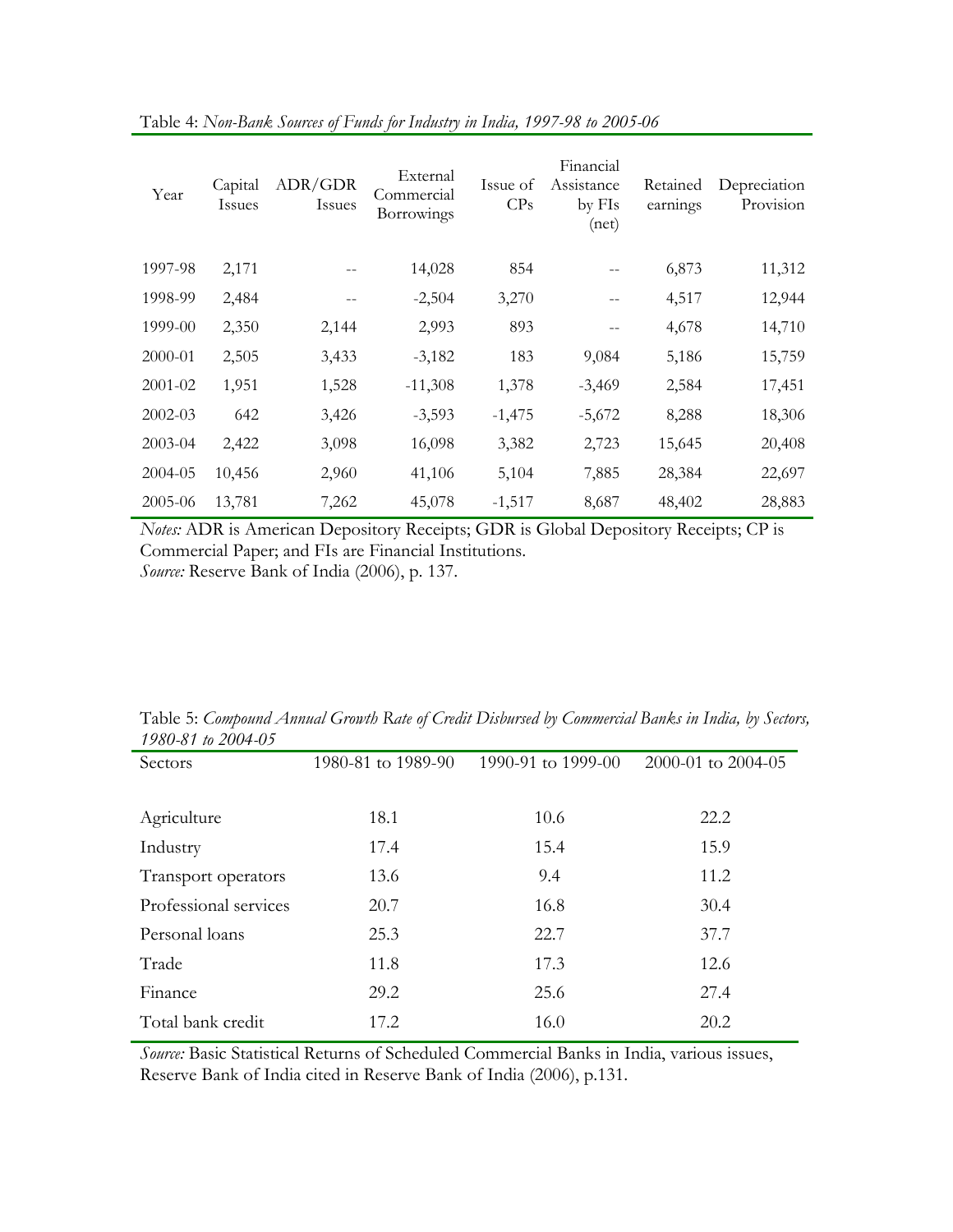|                                                           |      |      |      | End-March |      |      |      |
|-----------------------------------------------------------|------|------|------|-----------|------|------|------|
|                                                           | 1990 | 1995 | 2000 | 2002      | 2003 | 2004 | 2005 |
| Agriculture                                               | 15.9 | 11.8 | 9.9  | 9.8       | 10.0 | 10.9 | 10.8 |
| Industry                                                  | 48.7 | 45.6 | 46.5 | 41.4      | 41.0 | 38.0 | 38.8 |
| Transport                                                 | 3.2  | 1.9  | 1.8  | 1.4       | 1.2  | 1.3  | 1.2  |
| Personal loans and<br>professional services               | 9.4  | 11.3 | 14.4 | 16.8      | 19.6 | 25.3 | 27.0 |
| Of which<br>Loans for<br>purchase of<br>consumer durables | 0.4  | 0.3  | 0.6  | 0.5       | 0.4  | 0.5  | 0.6  |
| Loans for housing                                         | 2.4  | 2.8  | 4.0  | 5.0       | 6.5  | 9.7  | 11.0 |
| Trade                                                     | 13.9 | 17.1 | 15.6 | 15.4      | 13.8 | 11.5 | 11.2 |
| Financial institutions                                    | 2.1  | 3.8  | 4.8  | 5.7       | 6.7  | 6.7  | 6.4  |
| Miscellaneous                                             | 6.8  | 8.5  | 7.1  | 9.5       | 7.7  | 6.2  | 4.6  |
| Total credit                                              | 100  | 100  | 100  | 100       | 100  | 100  | 100  |

| Table 6: Distribution of Outstanding Credit of Scheduled Commercial Banks in India by Sectors, as per |  |
|-------------------------------------------------------------------------------------------------------|--|
| cent of Total Outstanding Credit, 1990 to 2005                                                        |  |

*Source:* Basic Statistical Returns of Scheduled Commercial Banks in India, various issues, Reserve Bank of India cited in Reserve Bank of India (2006), p.132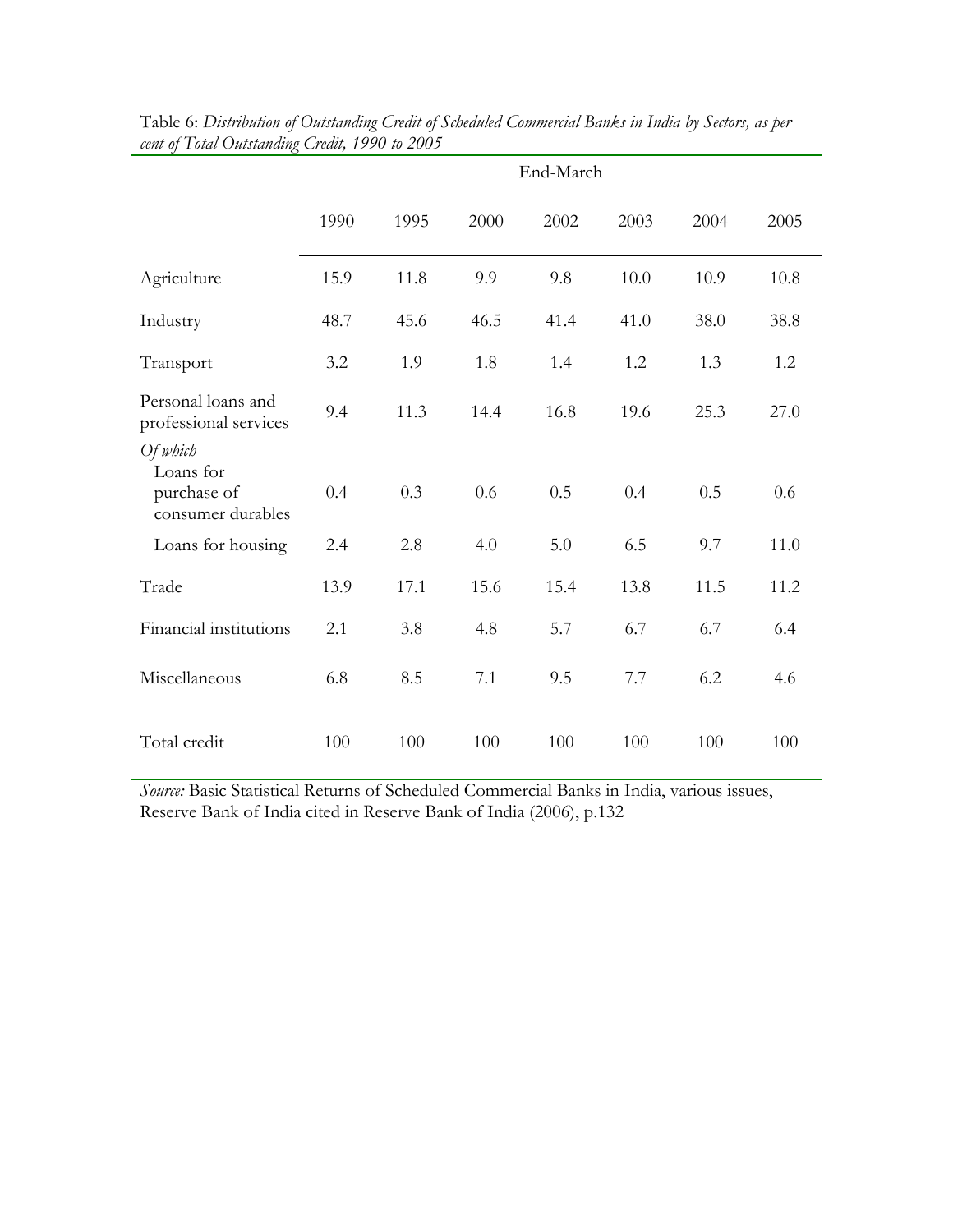| Year | All priority sector | Agriculture advances | SSI advances |
|------|---------------------|----------------------|--------------|
|      | advances            |                      |              |
| 1990 | 40.1                | 16.4                 | 15.4         |
| 1991 | 37.8                | 14.8                 | 15.1         |
| 1992 | 37.4                | 15.0                 | 15.0         |
| 1993 | 35.5                | 14.2                 | 14.3         |
| 1994 | 36.9                | 14.5                 | 15.5         |
| 1995 | 34.7                | 13.0                 | 15.0         |
| 1996 | 33.0                | 12.2                 | 14.4         |
| 1997 | 33.8                | 12.5                 | 14.3         |
| 1998 | 34.6                | 12.1                 | 15.1         |
| 1999 | 35.2                | 12.2                 | 14.9         |
| 2000 | 35.1                | 11.8                 | 14.1         |
| 2001 | 36.0                | 12.1                 | 13.0         |
| 2002 | 36.3                | 12.6                 | 11.8         |
| 2003 | 34.1                | 11.9                 | 9.7          |
| 2004 | 36.2                | 12.4                 | 9.0          |
| 2005 | 38.2                | 12.5                 | 7.5          |
| 2006 | 36.3                | 12.3                 | 6.4          |

Table 7: *Outstanding Priority Sector Advances as Proportions of Non-Food Gross Bank Credit, End-March 1990 to End-March 2006, Proportions in per cent* 

*Notes:* SSI is Small-scale industry.

*Source: Handbook of Statistics on Indian Economy, 2005-06*, Reserve Bank of India, cited in Reserve Bank of India (2006), p.134.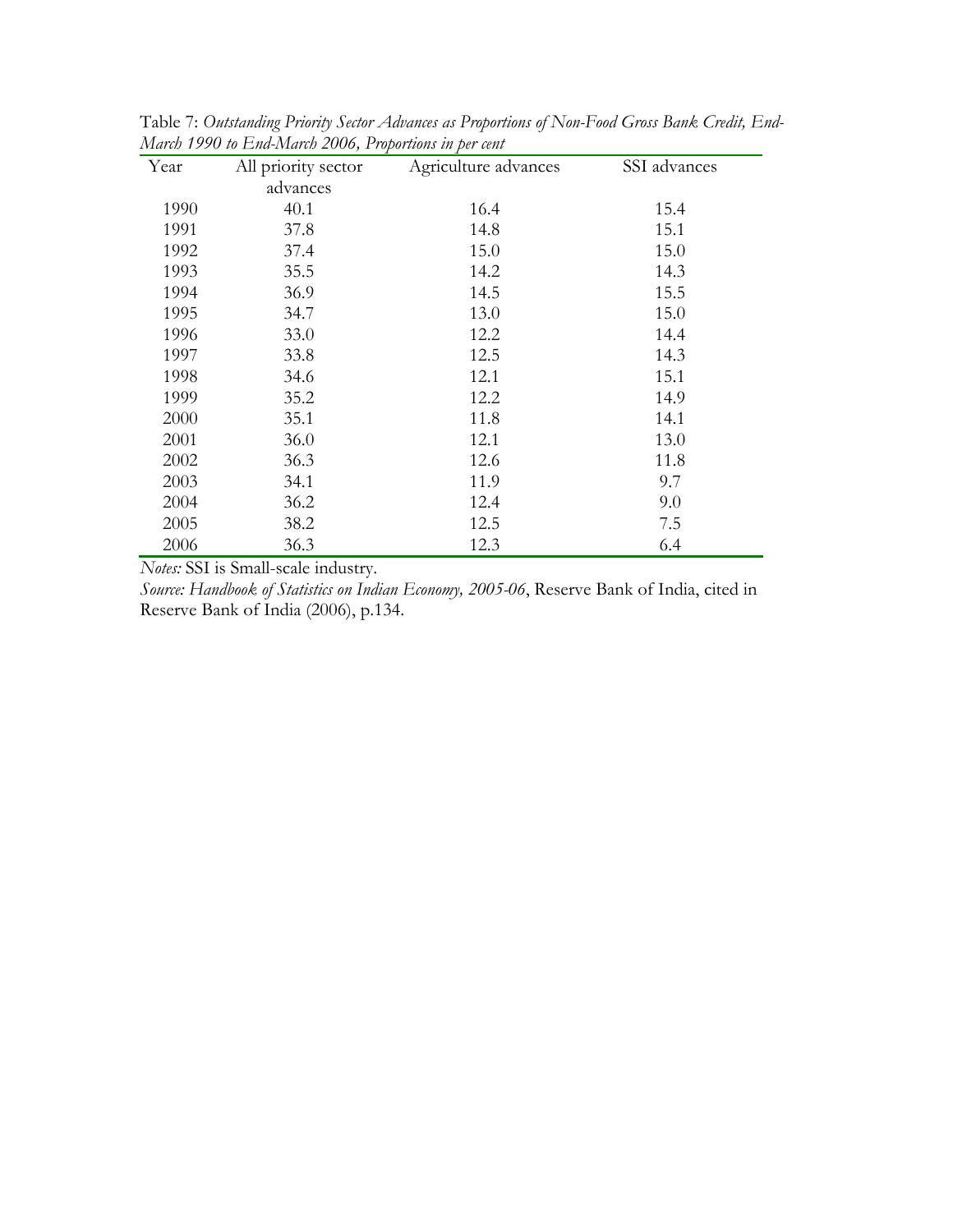|         | Direct<br>Investment, | Share in<br>total, in % | Portfolio<br>Investment, | Share in<br>total, in % | Total<br>Investment, |
|---------|-----------------------|-------------------------|--------------------------|-------------------------|----------------------|
|         | in US \$million       |                         | in US \$million          |                         | In US \$million      |
| 1990-91 | 97                    | 94.2                    | 6                        | 5.8                     | 103                  |
| 1991-92 | 129                   | 97.0                    | $\overline{4}$           | 3.0                     | 133                  |
| 1992-93 | 315                   | 56.4                    | 244                      | 43.6                    | 559                  |
| 1993-94 | 586                   | 14.1                    | 3567                     | 85.9                    | 4153                 |
| 1994-95 | 1314                  | 25.6                    | 3824                     | 74.4                    | 5138                 |
| 1995-96 | 2144                  | 43.8                    | 2748                     | 56.2                    | 4892                 |
| 1996-97 | 2821                  | 46.0                    | 3312                     | 54.0                    | 6133                 |
| 1997-98 | 3557                  | 66.1                    | 1828                     | 33.9                    | 5385                 |
| 1998-99 | 2462                  | 102.5                   | -61                      | $-2.5$                  | 2401                 |
| 1999-00 | 2155                  | 41.6                    | 3026                     | 58.4                    | 5181                 |
| 2000-01 | 4029                  | 59.3                    | 2760                     | 40.7                    | 6789                 |
| 2001-02 | 6130                  | 75.2                    | 2021                     | 24.8                    | 8151                 |
| 2002-03 | 5035                  | 83.7                    | 979                      | 16.3                    | 6014                 |
| 2003-04 | 4322                  | 27.5                    | 11377                    | 72.5                    | 15699                |
| 2004-05 | 5652                  | 37.8                    | 9315                     | 62.2                    | 14967                |
| 2005-06 | 7751                  | 38.3                    | 12492                    | 61.7                    | 20243                |

Table 8: *Foreign Investment Inflows in India, 1990-91 to 2005-06: Foreign Direct Investment, Foreign Portfolio Investment and Total*

*Source:* Data compiled in *Handbook of Statistics on Indian Economy,* published by Reserve Bank of India, available at

*<*www.rbi.org.in/scripts/AnnualPublications.aspx?head=Handbook%20of%20Statistics%20on%20I ndian%20Economy>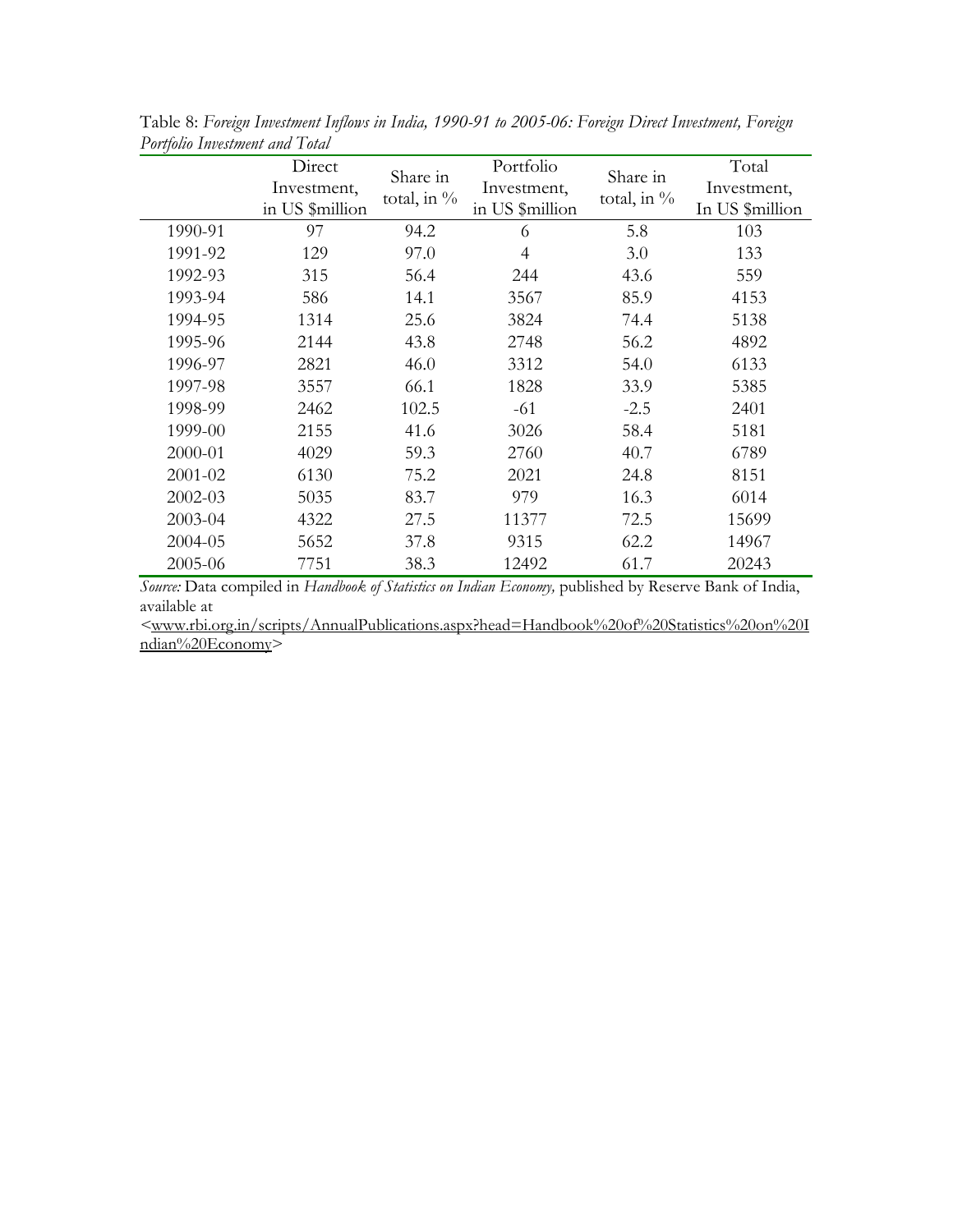| Item             |                                                | 1991-92  | 1995-96        | 1999-00          | 2003-04        | 2005-06  |
|------------------|------------------------------------------------|----------|----------------|------------------|----------------|----------|
| $\boldsymbol{I}$ | Merchandise                                    |          |                |                  |                |          |
|                  | A)<br>Exports, f.o.b.                          | 18477    | 32311          | 37542            | 66285          | 104780   |
|                  | B)<br>Imports, c.i.f.                          | 27914    | 43670          | 55383            | 80003          | 156334   |
|                  | Trade balance (A-B)                            | $-9437$  | $-11359$       | $-17841$         | $-13718$       | $-51554$ |
| П.               | Invisibles, net                                | $-243$   | 5449           | 13143            | 27801          | 40942    |
| Ш.               | Current account $(l+ll)$                       | $-9680$  | $-5910$        | -4698            | 14083          | $-10612$ |
| IV.              | Capital account $(A$ to $F)$                   | 7188     | 4689           | 11100            | 17338          | 25664    |
|                  | Foreign investment<br>A)                       | 103      | 4805           | 5191             | 15678          | 20180    |
|                  | External assistance,<br>B)<br>net              | 2210     | 883            | 901              | $-2754$        | 1522     |
|                  | Commercial<br>$\mathcal{C}$<br>borrowings, net | 2248     | 1275           | 313              | $-2928$        | 1933     |
|                  | D) Rupee debt service                          | $-1193$  | $-952$         | $-711$           | $-376$         | $-572$   |
|                  | NRI deposits, net<br>E)                        | 1536     | 1103           | 1540             | 3642           | 2789     |
|                  | F)<br>Other capital                            | 2284     | $-2425$        | 3866             | 4076           | $-188$   |
| V.               | Overall balance $(III+IV)$                     | $-2492$  | $-1221$        | 6402             | 31421          | 15052    |
| VI.              | Monetary movements<br>$(VII+VIII+IX)$          | 2492     | 1221           | $-6402$          | $-31421$       | $-15052$ |
| VII.             | Reserves (increase -/<br>$decrease +$ )        | 1278     | 2936           | $-6142$          | $-31421$       | $-15052$ |
| VIII.            | IMF, net                                       | 1214     | $-1715$        | $-260$           | $\overline{0}$ | $\theta$ |
| IX.              | SDR allocation                                 | $\theta$ | $\overline{0}$ | $\boldsymbol{0}$ | $\theta$       | $\theta$ |

Table 9: *Key Components of India's Balance of Payments, Selected Years, Figures in millions of US dollars* 

*Notes:* NRI is Non-Resident Indians; IMF is International Monetary Fund; and SDRs are Special Drawing Rights of IMF.

*Source:* Data compiled in *Handbook of Statistics on Indian Economy,* published by Reserve Bank of India, available at

*<*www.rbi.org.in/scripts/AnnualPublications.aspx?head=Handbook%20of%20Statistics%20on%20I ndian%20Economy>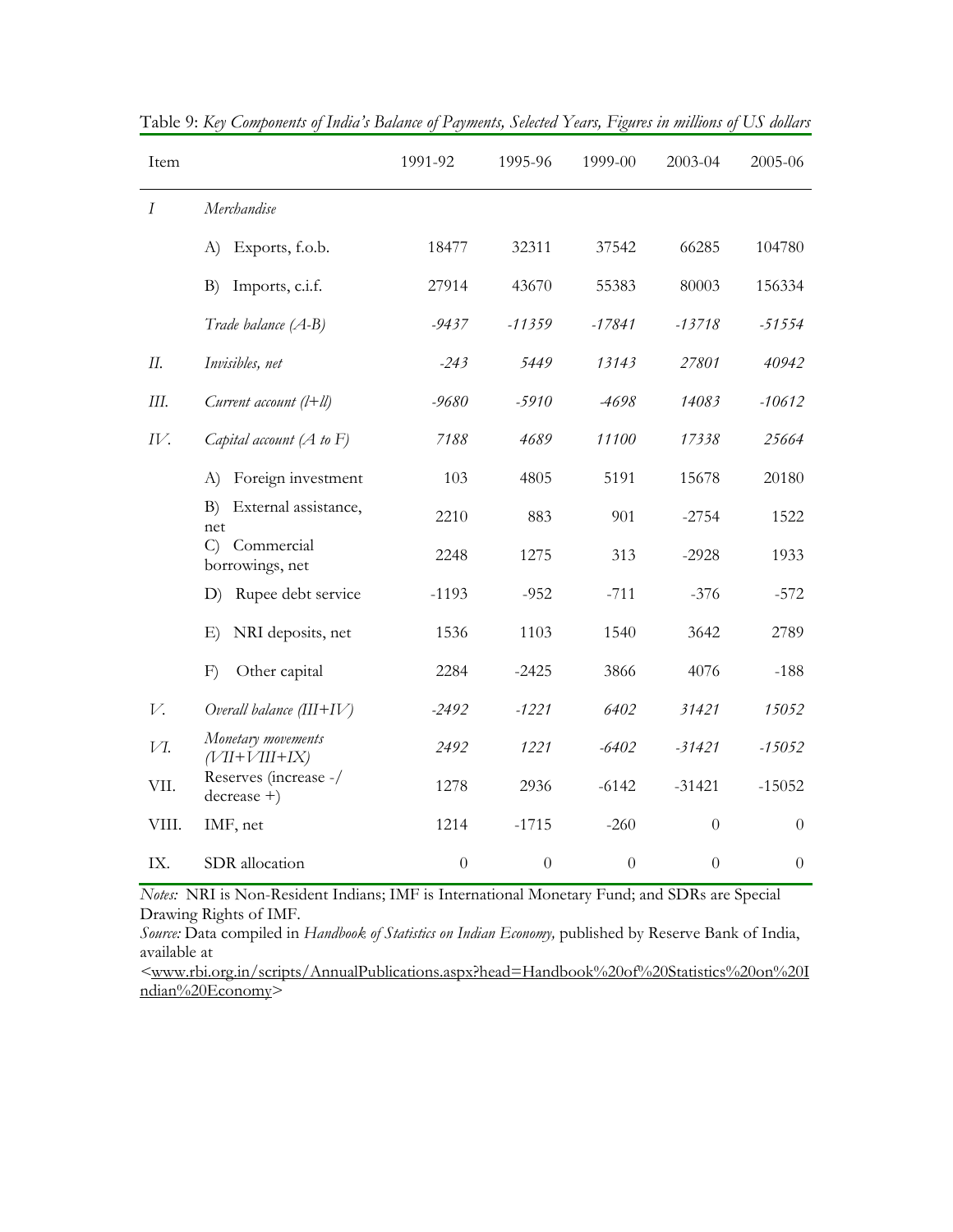|             | Reserves in billions of US dollars | Import cover of reserves in months |
|-------------|------------------------------------|------------------------------------|
| 1989-90     | 4.0                                | 1.9                                |
| 1990-91     | 5.8                                | 2.5                                |
| 1995-96     | 21.7                               | 6.0                                |
| 1999-00     | 38.0                               | 8.2                                |
| $2002 - 03$ | 76.1                               | 14.2                               |
| 2003-04     | 113.0                              | 16.9                               |
| 2004-05     | 141.5                              | 14.3                               |
| 2005-06     | 151.6                              | 11.6                               |

Table 10: *India's Foreign Exchange Reserves, in billions of US dollars and as import cover in months* 

*Source:* Data compiled in *Handbook of Statistics on Indian Economy,* published by Reserve Bank of India, available at

*<*www.rbi.org.in/scripts/AnnualPublications.aspx?head=Handbook%20of%20Statistics%20on%20I ndian%20Economy>

#### **Reference:**

- Ahluwalia, Isher Judge (1985), *Industrial Growth in India Stagnation since the Mid Sixties*, Oxford University Press, Delhi
- Ahluwalia, Isher Judge (1991), *Productivity and Growth in Indian Manufacturing*, Oxford University Press, Delhi
- Ahluwalia, Isher Judge and Little, I. M. D. (1998), ' Introduction' in Ahluwalia, Isher Judge and Little, I. M. D. (eds.) (1998), *India's Economic Reforms and Development: Essays for Manmohan Singh*, Oxford University Press, New Delhi.
- Ahluwalia, Montek S. (2002), 'Economic Reforms in India since 1991: Has Gradualism Worked', *Journal of Economic Perspectives*, Summer 2002.
- Ahluwalia, Montek. S. (1995), 'India's Economic Reforms' in Cassen, Robert and Joshi, Vijay (eds.) (1995), *India: The Future of Economic Reforms*, Oxford University Press, New Delhi.
- Athukorala, P and Sen, K. (2002), *Saving, Investment and Growth in India*, Oxford University Press, New Delhi.
- Bhagwati, Jagdish N., and Chakravarty, Sukhamoy (1969), 'Contributions to Indian Economic Analysis: A Survey', *The American Economic Review,* Vol. 59, No. 4, Part 2 (Supplement), September.
- Byres, T.J. (ed.) (1994), *The State and Development Planning in India*, Oxford University Press, New Delhi.
- Chandrasekhar, C. P. (1988), 'Aspects of Growth and Structural Change in Indian Industry', *Economic and Political Weekly,* Vol.23, Nos.45-47, Special Number, November, pp.2359- 2370, reprinted in Nayyar (1994).
- Chandrasekhar, C.P. and Ghosh, Jayati (2004), *The Market That Failed: Neoliberal Economic Reforms in India*, LeftWord Books, New Delhi.
- Chandrasekhar, C.P. and Pal, Parthapratim (2006), 'Financial Liberalization in India: An Assessment of its Nature and Outcomes', *Economic and Political Weekly,* March 18, pp.975- 85.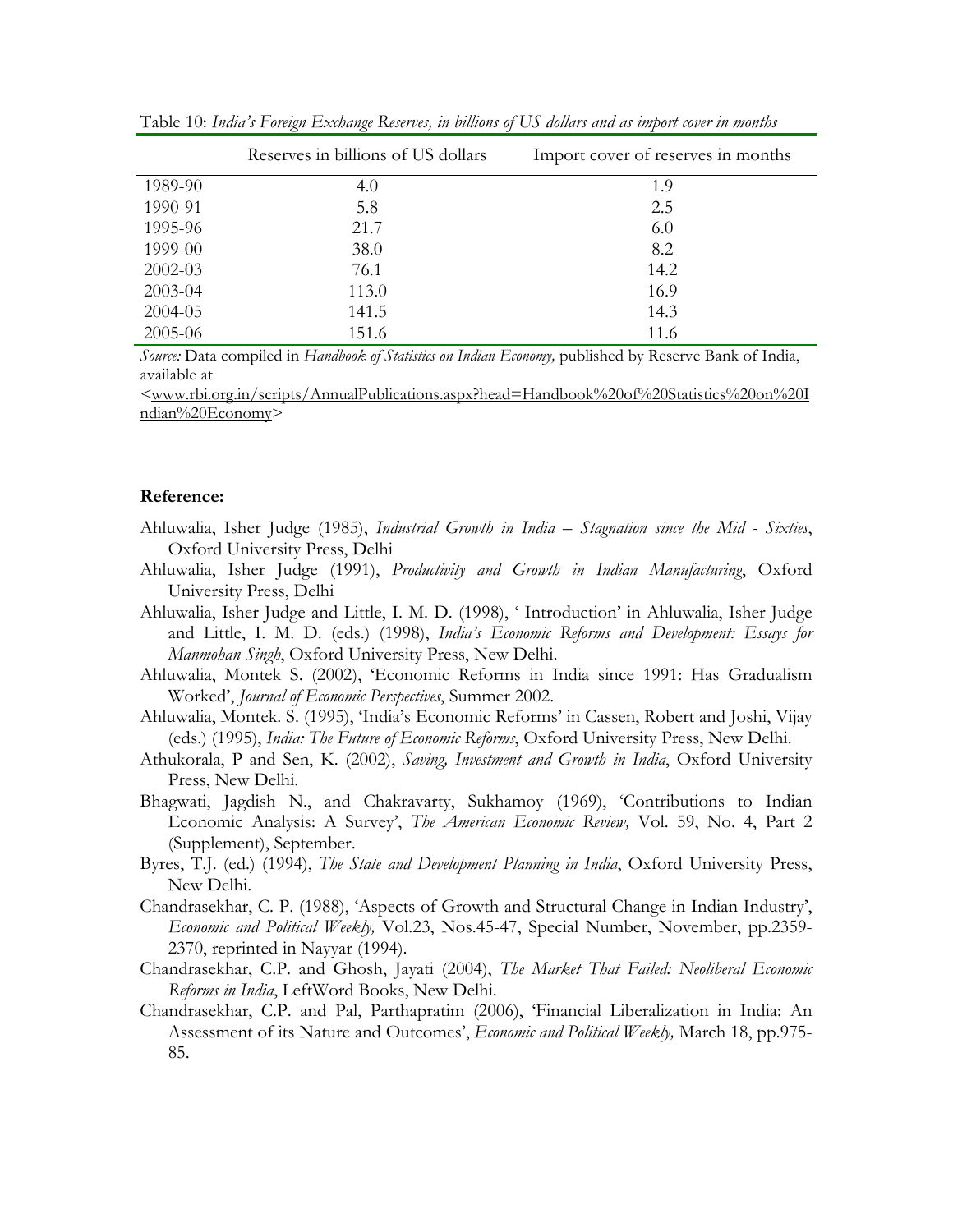- Fallon, P. and Lucas, R. E. B. (1993), 'Job Security Regulations and the Dynamic Demand for Industrial Labour in India and Zimbabwe', *Journal of Development Economics*, Vol.40, pp.241-275.
- Ghose, A. K. (1994), 'Employment in Organized Manufacturing in India', *Indian Journal of Labour Economics*, Vol.37, No.2, April-June, pp.141-162.
- Goldar, Bishwanath (2000), 'Employment Growth in Organized Manufacturing in India', *Economic and Political Weekly,* Vol.35, No.14, pp. 1191-95.
- Joshi, Vijay and Little, I.M.D. (1996), *India's Economic Reforms: 1991-2001*, Oxford University Press, New Delhi.
- Kohli, Renu (2001a), 'Capital Account Liberalisation: Empirical Evidence and Policy Issues I", *Economic and Political Weekly*, April 14, 2001.
- Kohli, Renu (2001b), 'Capital Account Liberalisation: Empirical Evidence and Policy Issues – II', *Economic and Political Weekly*, April 21, 2001, 1345-48.
- Nachane, D. M. (2005), 'Some Reflections on Monetary Policy in the Leaden Age', *Economic and Political Weekly*, July 9.
- Nachane, D.M. (2007), 'Liberalization of the Capital Account: Perils and Possible Safeguards', *Economic and Political Weekly*, September 8.
- Nagaraj, R. (1994), 'Employment and Wages in Manufacturing Industries Trends, Hypothesis and Evidence' *Economic and Political Weekly,* Vol.29, No.4, 22 January, pp.177- 86.
- Nagaraj, R. (1997), 'What Has Happened since 1991? Assessment of India's Economic Reforms', *Economic and Political Weekly*, November 8, 2869-79.
- Nagaraj, R. (2000), 'Organized Manufacturing Employment', *Economic and Political Weekly,*  Vol.35, No.38, 16 September, pp.3445-3448.
- Nayyar Deepak ed (1994), *Industrial Growth and Stagnation- The Debate in India*, Oxford University Press, Delhi.
- Patnaik, Prabhat (1994), 'Critical Reflections on Some Aspects of Structural Change in the Indian Economy' in Byres (ed.)(1994).
- Patnaik, Prabhat (2003), 'On the Economics of "Open Economy" De-industrialization', V.V. Giri Memorial Lecture at the Annual Conference of the Indian Society of Labour Economics, Kolkata, December 2003, downloaded from www.macroscan.org/anl/nov03/anl251103Open\_Economy.htm on 7 February, 2004.
- Pradhan, Basanta K., Saluja, M.R., Roy, P.K., and Shetty, S.L. (2003), *Household Savings and Investment Behaviour in India*, Economic and Political Weekly Research Foundation, Mumbai.
- Rakshit, Mihir (2003), 'External Capital Flows and Foreign Exchange Reserves: Some Macroeconomic Implications and Policy Issues', *Money and Finance*, April-September, pp. 63-95.
- Rao, J. Mohan and Dutt, Amitava K. (2006), 'A Decade of Reforms: The Indian Economy in the 1990s,' forthcoming in a volume edited by Lance Taylor, Oxford University Press.
- Reserve Bank of India (2003), *Report on Currency and Finance 2001-02*, Reserve Bank of India, Mumbai.
- Reserve Bank of India (2006), *Report on Currency and Finance 2005-06*, Reserve Bank of India, Mumbai.
- Sen, Kunal (2007), 'Why did the Elephant Start to Trot? India's Growth Acceleration Reexamined', *Economic and Political Weekly*, October 27.